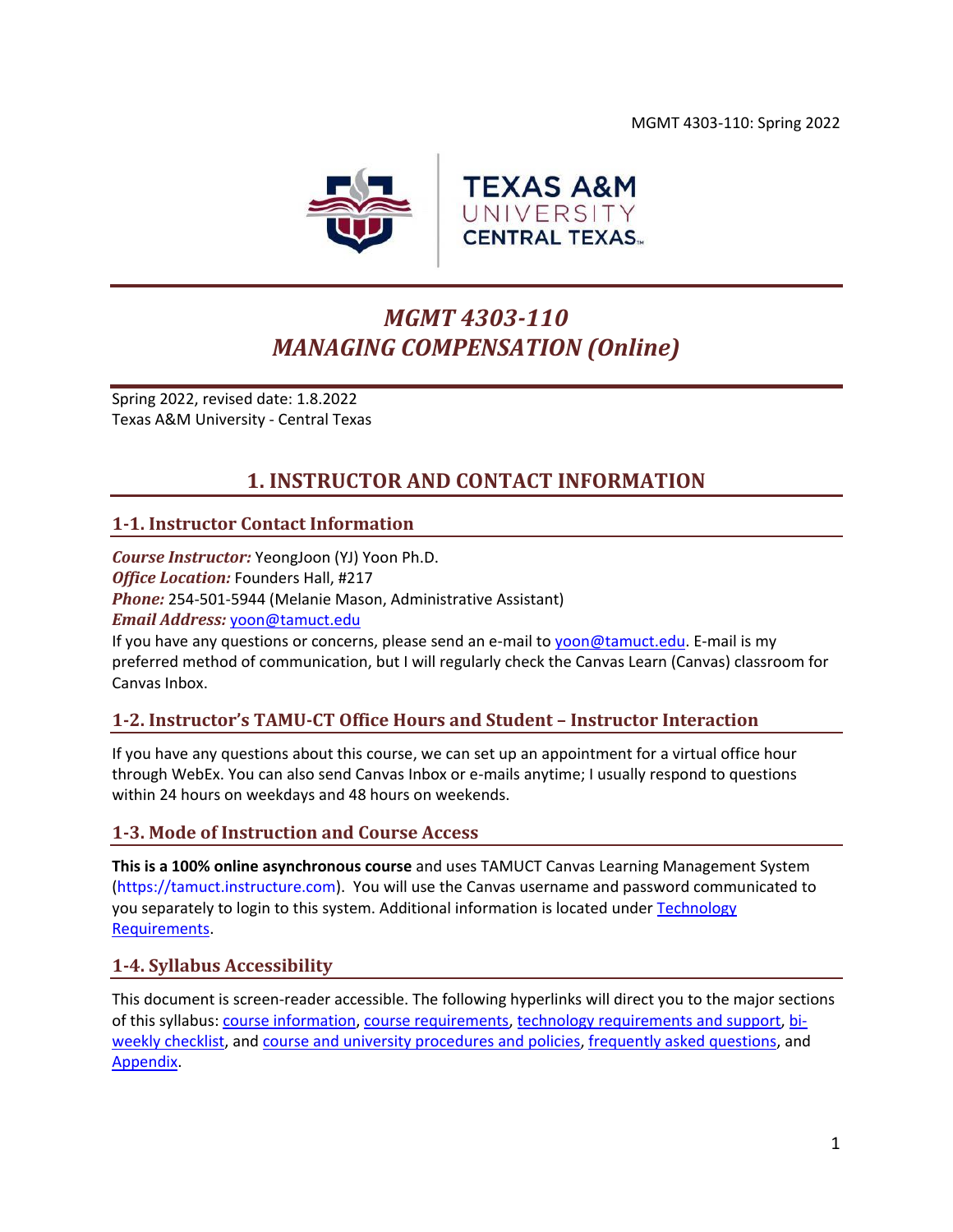### **1-5. SafeZone**

<span id="page-1-0"></span>SafeZone provides a public safety application that gives you the ability to call for help with the push of a button. It also provides Texas A&M University-Central Texas the ability to communicate emergency information quickly via push notifications, email, and text messages. All students automatically receive email and text messages via their myCT accounts.

Downloading SafeZone allows access to push notifications and enables you to connect directly for help through the app. You can download SafeZone from the app store and use your myCT credentials to log in. If you would like more information, you can visit the [SafeZone](http://www.safezoneapp.com/) website.

To register SafeZone on your phone, please follow these three easy steps:

1. Download the SafeZone App from your phone store using the link below: o [iPhone/iPad](https://apps.apple.com/app/safezone/id533054756)

o [Android Phone/Tablet](https://play.google.com/store/apps/details?id=com.criticalarc.safezoneapp)

- 2. Launch the app and enter your myCT email address (e.g., {name}@tamuct.edu)
- 3. Complete your profile and accept the terms of service

## **2. COURSE INFORMATION**

#### **2-1. Course Overview and Description**

The main purpose of this course is to help students understand the various factors that affect the two crucial pay decisions that organizations need to make: *How* (pay method) and *how much* (pay level) an organization should pay its employees. Integrating various perspectives from management and economics, this course explores how a variety of factors such as labor market, organization, and job characteristics affect (or are correlated with) the levels and methods of pay. The course also examines other pay-related issues in the news, such as pay inequality and the gender pay gap. **Compared to the graduate-level compensation course that TAMUCT offers (i.e., HRM 5316: Compensation Management), the emphasis is placed on the understanding of basic concepts, theories, current trends, and legal and social requirements related to the issue of compensation**. A basic level of human resource management knowledge and quantitative applications skill is recommended to take this course.

## **2-2. Course Objectives**

Upon successful completion of *MGMT4303 Managing Compensation*, students will be able to do the following:

- 1. *How much to pay employees (related to the issue of pay level)* Demonstrate an understanding of the factors that need to be considered in making pay level decisions as an organization and their consequences.
- 2. *How to pay employees (related to the issue of pay method)* Demonstrate an understanding of the factors that need to be considered in making pay method decisions as an organization and their consequences.
- 3. *Factors to consider as a job-seeker to earn more* Identify factors that can affect pay levels and consider these factors in looking for a job as a jobseeker.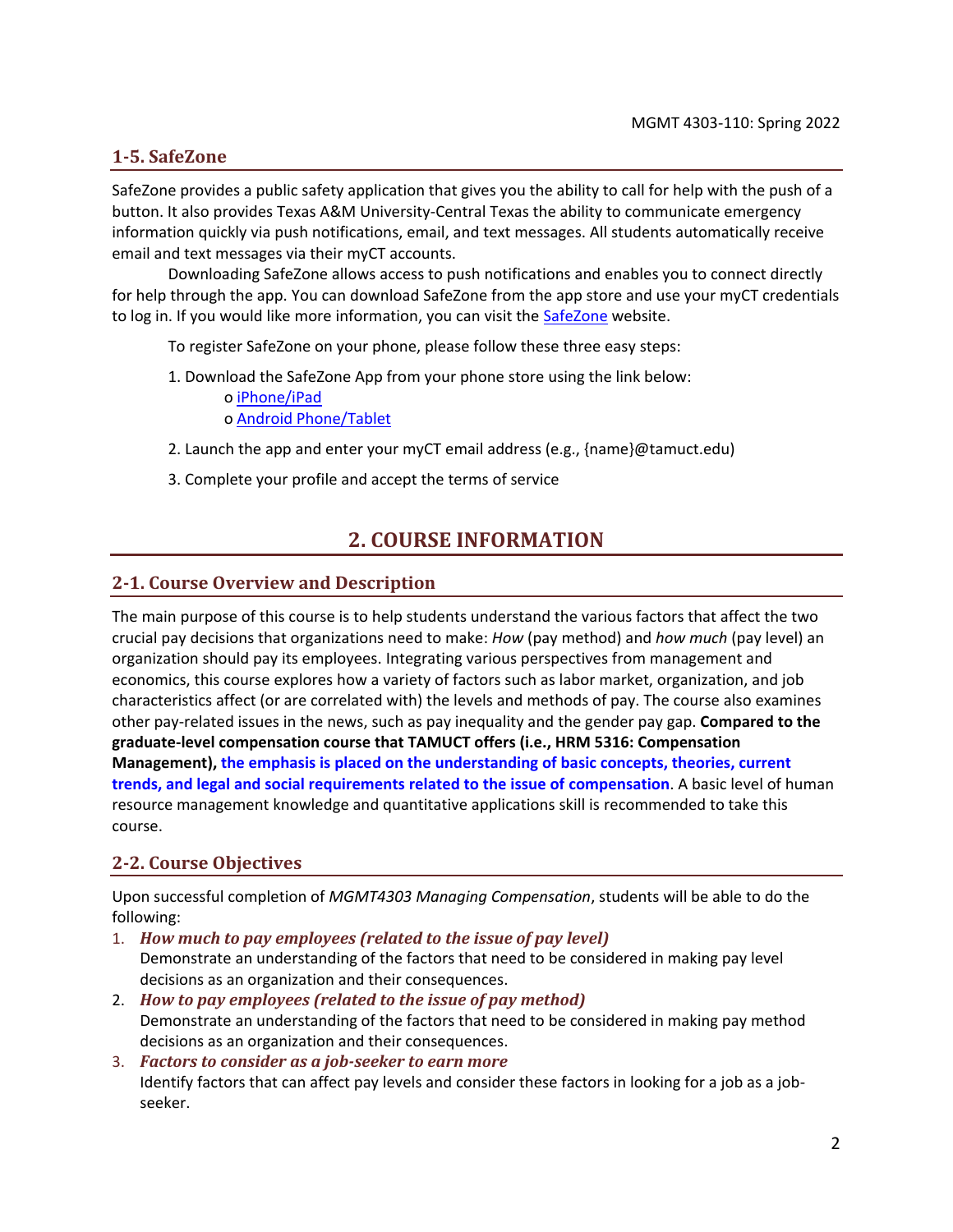#### 4. *Professional Etiquette*

Understand, apply, and demonstrate professionalism as described under professional etiquette [\(Course Requirement 7: Section 3-7\)](#page-4-0).

### **2-3. Module Learning Outcomes**

Module-level student outcomes can be viewed in the Canvas classroom at the beginning of each module.

## **2-4. Required Readings and Videos**

The textbook is *Pay: Why people earn what they earn and what you can do now to make more* by Kevin Hallock. The book is available online through the TAMUCT Library website (http://tamuct.libguides.com/index). But you may want to purchase the book since the number of readers that can access the online version on the TAMUCT Library website at the same time is limited. The detail of our main textbook is as follows.

- Title: Pay: Why people earn what they earn and what you can do now to make more
- Author: Kevin Hallock
- ISBN: 978-1-107-01498-5
- Publisher: Cambridge University Press
- Publication Year: 2012

We will also read some more recent articles from [WorldatWork](https://worldatwork.org/) throughout the course. To do the assignment on Pay/Income Inequality, you will be required to watch the movie *Inequality for All*. TAMUCT library has the online version of this movie. The link to the movie will be provided through our Canvas website.

## **3. COURSE REQUIREMENTS**

<span id="page-2-0"></span>A syllabus serves as an instructional and study planning document for both faculty and students. Although every effort will be taken to complete the semester according to the syllabus, it may become necessary to make certain changes to better facilitate the academic environment. In such an event, changes will be announced in the virtual classroom and emailed to students within one week of the change decision. Following is a description of the major course assignments as well as other components that make up the total grade for this course.

#### **\* IMPORTANT NOTICE**

**All the required works in this course represent the independent work of students; teamwork will not be permitted. A student who turned in a course requirement that is a result of teamwork will receive a failing grade "F" and a referral to Student Affairs**.

## **3-1. Requirement 1: Discussions (7 discussions, points per discussion range from 30 to 40, a total of 260 points)**

Discussions are intended to create student-to-student interaction in the course as well as teach and reinforce module concepts. Some discussions are intended to make students think about issues that will be taught in the following week's module. *A rubric with the grading criteria will be provided with the discussion instruction.* Discussions are interactive and time-sensitive; therefore, contributions to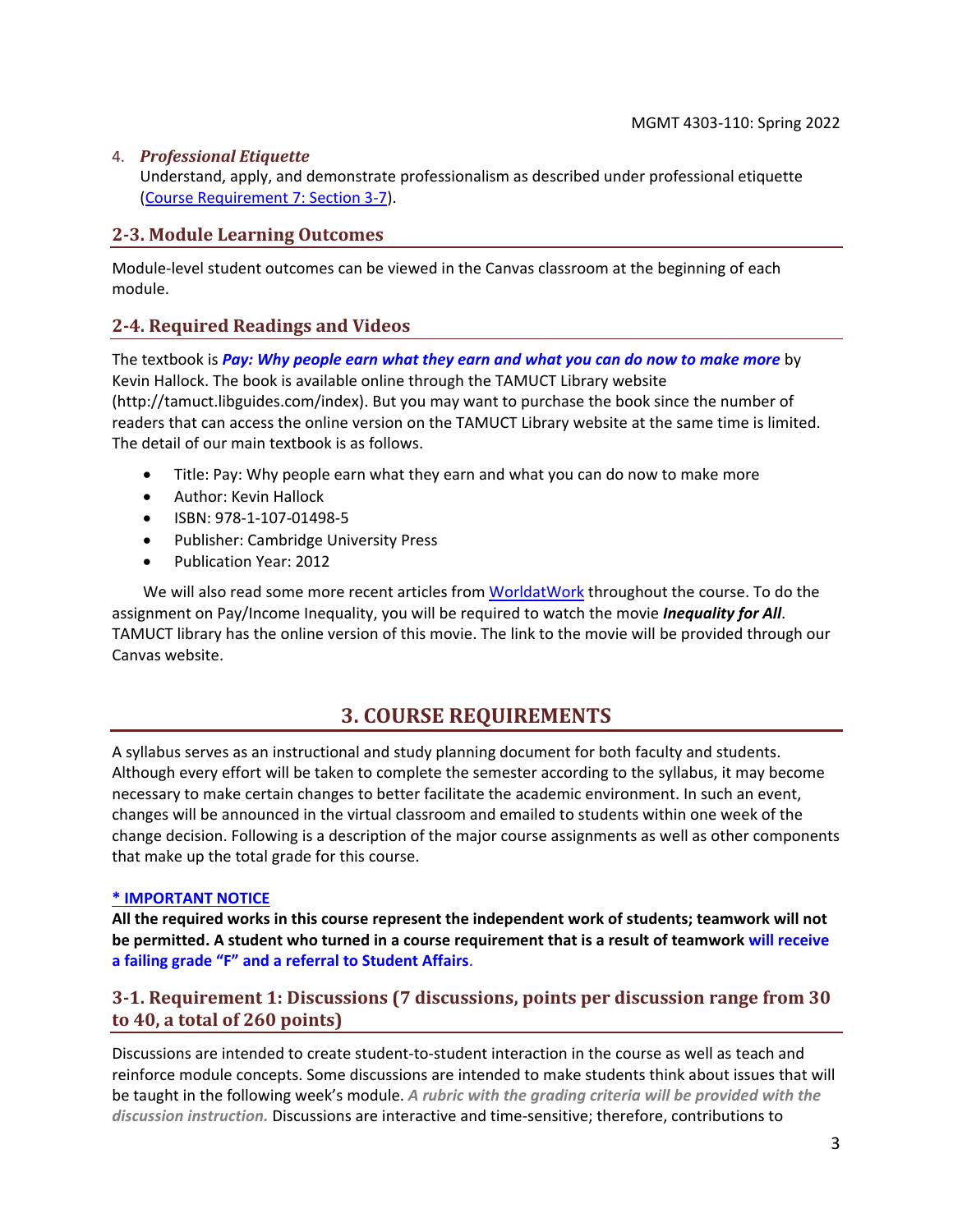#### **discussions will not be accepted late without written documentation of an unavoidable or unforeseeable event.**

**Professional Conduct Expectations:** Online netiquette and in-person professional conduct are required at all times. I reserve the right to delete student posts that violate netiquette expectations, including those posts that lack kindness, respect, and inclusive language towards students or the instructor. A student whose post lacks netiquette will be deleted and receive a 0 for that discussion. A student's behavior that is unprofessional and or violates netiquette expectations will be viewed as a violation of professional etiquette [\(Course Requirement 7: Section 3-7\)](#page-4-0). **A reduction in one final grade level (e.g., from A grade to B grade) will occur per case of behavior that is unprofessional and/or violates netiquette expectations.** However, I reserve the right to reduce the penalty if I believe the behavior was unintentional or very minor in impact.

### **3-2. Requirement 2: Individual Assignments (8 assignments, 60 points per assignment, a total of 480 points)**

Assignments in this course are assessments of module-level learning objectives, which are designed to help you practice applying course concepts to solve compensation problems. *A rubric entailing the grading criteria is provided with instruction for the assignment.* An example of an individual assignment can be found in the [Appendix.](#page-21-0)

If citations and references are needed in writing your answers, you are required to use the **American Psychological Association** (APA) formatting. **Students whose assignment includes plagiarism will receive a failing grade "F" on this course and be referred to Student Affairs.** However, I reserve the right to reduce the penalty if I believe plagiarism was unintentional or very minor in impact. Please review my policy regarding Plagiarism under Instructor's Policies [\(Section 3-10\)](#page-5-0) . If you are unfamiliar with APA, I encourage you to investigate the links provided in the Orientation module.

**Assignments are not accepted late without written documentation of an unavoidable or unforeseeable event preventing you from completing and turning in the assignment during the twoweek period it was available for submission.**

### **3-3. Requirement 3: Review Quizzes (for Modules 2 to 15: 14 review quizzes, 10 points each, a total of 140 points)**

Review quizzes are provided to ensure students are understanding concepts presented in the required readings and videos, as well as to help prepare you for the final exam. Quizzes reinforce key concepts from the required readings and videos related to module-level objectives. Quizzes will be completed and submitted to Canvas, then scored automatically through TAMUCT's Web-supported Canvas application.

**Students can take each quiz twice. The higher score of the two attempts will be recorded.** Quizzes include 3 to 10 questions each and are anticipated to take approximately 15 minutes to complete. However, you may take up to 30 minutes to complete the quiz. Keep in mind that quizzes must be completed by the due date posted on the [bi-weekly checklist.](#page-7-0) **Opportunities to complete quizzes late will only be provided with written documentation of an unavoidable or unforeseeable event.**

#### **3-4. Requirement 4: Final Exam (100 points)**

There will be a final exam at the end of the semester. The exam includes 50 multiple choice and true/false questions, which **assess content from the required readings and videos**. 50 multiple choice and true/false questions will be scored automatically through TAMUCT's Web-supported Canvas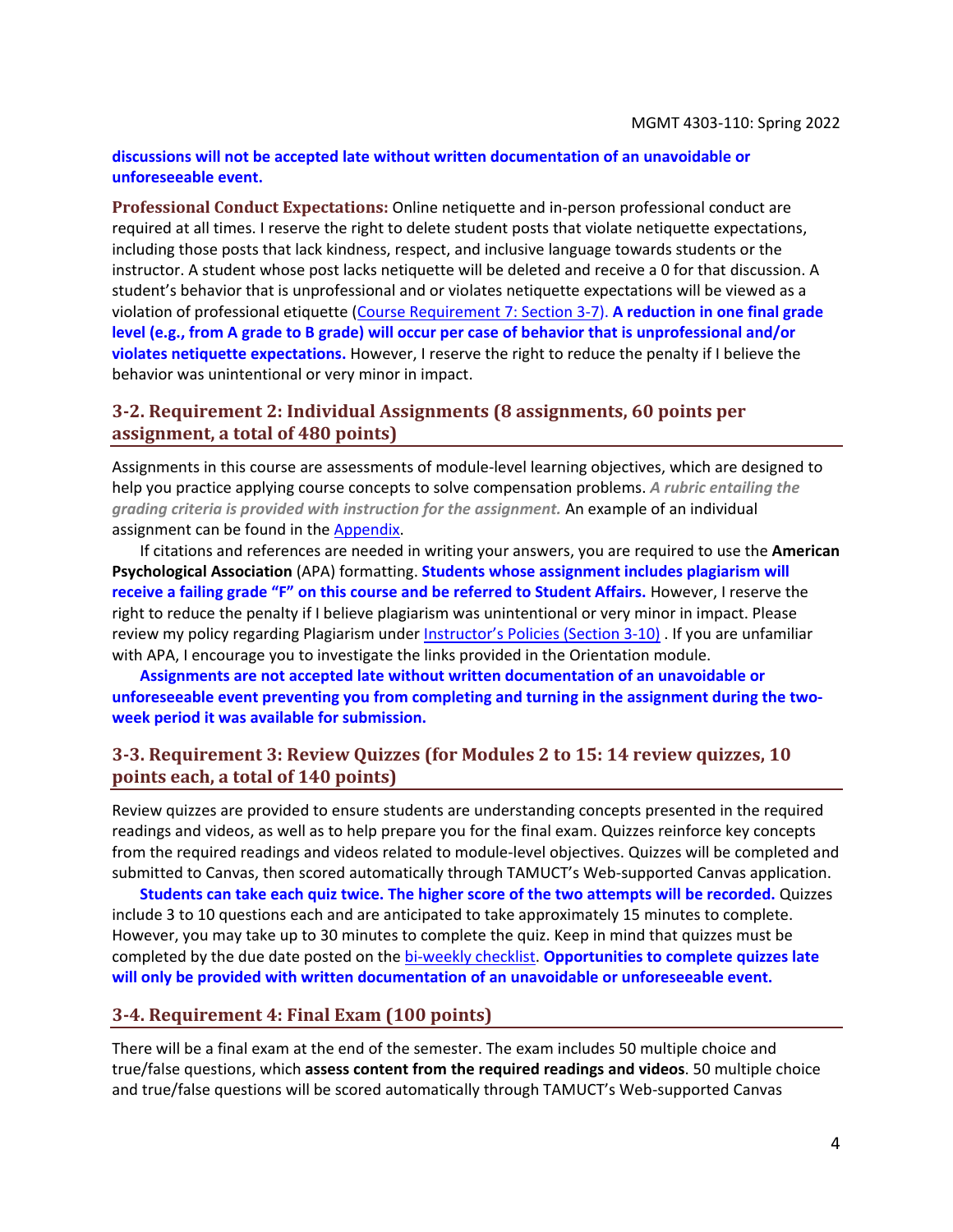application. To complete the 50 multiple choice and true/false questions, 150 minutes will be given and **must be completed in one sitting (multiple attempts are NOT allowed for this exam)**.

#### **3-5. Requirement 5: Introduction (10 points)**

You need to post your introduction at the beginning of the course (10 points).

#### **3-6. Requirement 6: Syllabus/Plagiarism Review Quiz (10 points)**

This quiz is provided to ensure students are understanding the course requirements as well as the writing requirements to successfully pass this course.

**Students can take this quiz twice. The higher score of the two attempts will be recorded.** This quiz includes 10 questions and is anticipated to take approximately 15 minutes to complete. However, you may take up to 30 minutes to complete the quiz. Keep in mind that this quiz must be completed by the due date posted on the [bi-weekly checklist.](#page-7-0) **Opportunities to complete the quiz late will only be provided with written documentation of an unavoidable or unforeseeable event.**

#### <span id="page-4-0"></span>**3-7. Requirement 7: Professional Etiquette**

Students are expected to embody professionalism to include the following:

- *1. Demeanor* Being polite, well-spoken, inclusive, and mature, and demonstrating tact, respect, compassion, and appreciation - not being rude, belligerent, arrogant, or aggressive.
- *2. Reliability* Following through on tasks in a timely manner and communicating unanticipated events.
- *3. Competency* Committing to learning and applying content from the course, acting in a responsible manner, and practicing sound judgment, seeking assistance when appropriate.
- *4. Ethics* Being honest and trustworthy.
- *5. Equality* Refraining from giving or seeking preferential treatment unless supported by the Office of Student Success, adhering to published policies of the university, seeking assistance or clarification when appropriate.

**A student who violates professional etiquette in a manner that is egregious (as determined by the instructor) may result in a failing grade for the course**. A less severe penalty may be assigned by the instructor, depending on the circumstances of the situation.

#### **3-8. Bonus Assignments**

The instructor may provide students with bonus assignments throughout the semester.

#### <span id="page-4-1"></span>**3-9. Grading Criteria**

Graded requirements support course objectives and include a combination of discussions, assignments, quizzes, and final exam.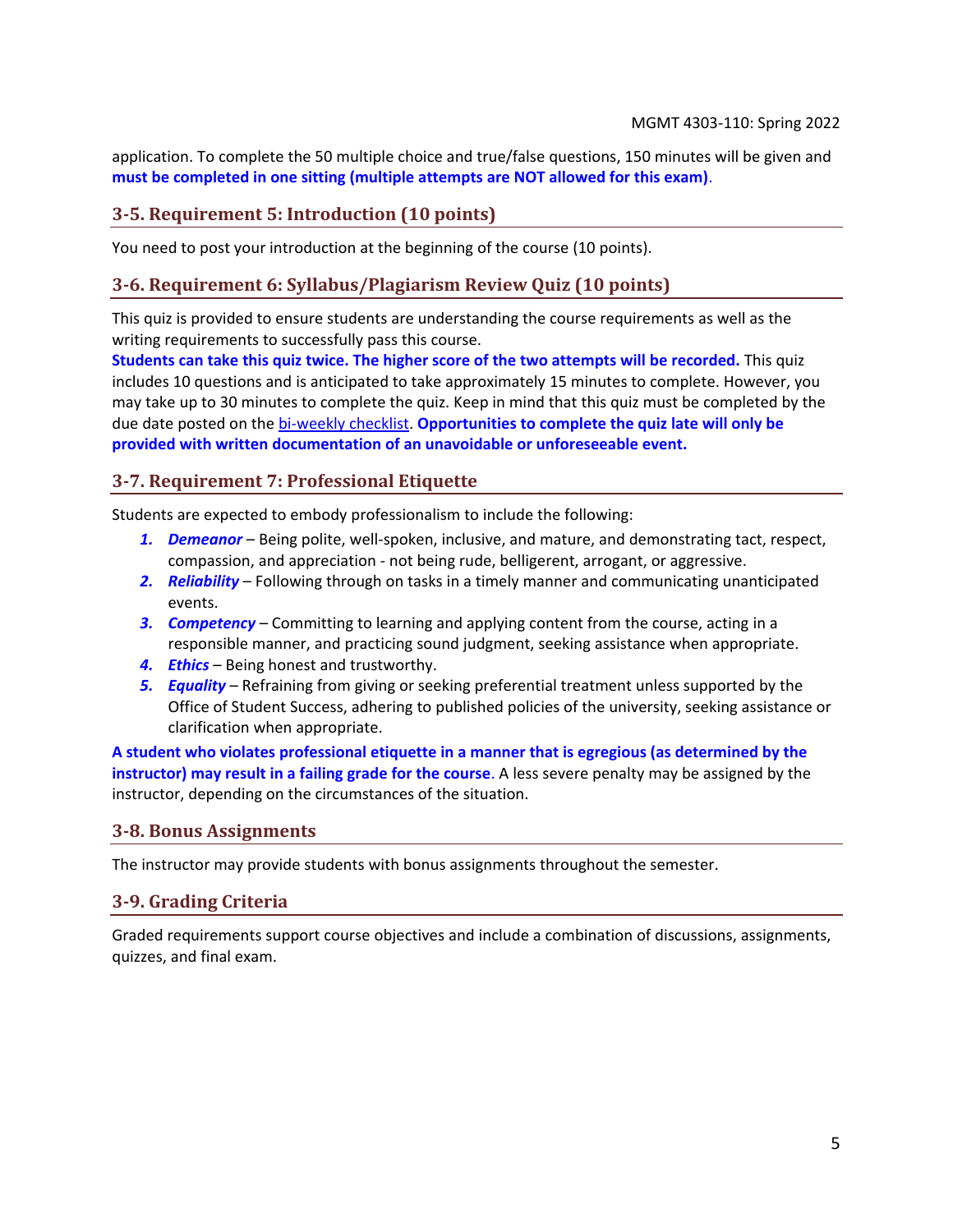| Requirement                     | Percentage | <b>Detail</b>                                          |
|---------------------------------|------------|--------------------------------------------------------|
| <b>Discussion</b>               | 26%        | 7 discussions - 30 to 40 points each: 260 points total |
| <b>Assignments</b>              | 48%        | 8 assignments - 60 points each: 480 points total       |
| <b>Review Quizzes</b>           | 14%        | 14 quizzes - 10 points each: 140 points total          |
| <b>Introduction</b>             | 1%         | 10 points total                                        |
| <b>Syllabus/Plagiarism Quiz</b> | 1%         | 10 points total                                        |
| <b>Final Exam</b>               | 10%        | 100 points total                                       |
| <b>Professional Etiquette</b>   |            | Can be a deduction factor                              |
| <b>Total</b>                    | 100%       | 1,000 points total                                     |

*Grade Composition:*

**Grades will be determined by the total points that you receive in this course: A= 900 or more, B= 899- 800, C= 799-700, D= 699-600, and F= 599 or less. Grades will NOT be determined by the percentage that you may view on our Canvas website.**

*Posting of Grades:* All student grades are anticipated to be posted in the Canvas Grade book within seven days of the submission deadline. If I am unable to return grades within this timeline, I will post an announcement in the Canvas classroom with the anticipated posting date for grades. Students should monitor their grades through this tool and report any issues or concerns immediately.

*Submitting Course Requirements:* Please submit all course requirements (discussions, assignments, quizzes, and exams) through our Canvas classroom.

#### <span id="page-5-0"></span>**3-10. Instructor Policies**

Late works: All works are due on the date designated on the [bi-weekly checklist](#page-7-0) unless otherwise posted in the classroom announcements. **No late works will be accepted without written documentation of an unavoidable or unforeseeable event.** It is your responsibility to contact me and request a deadline extension or an alternate assignment, if needed.

*Plagiarism:* **A student who turned in a plagiarized assignment**, *i.e., failing to cite and reference the information source properly*, **will receive a failing grade "F" and a referral to Student Affairs**. However, I reserve the right to reduce the penalty if I believe plagiarism was unintentional or very minor in impact.

When you are using an idea from another source (including your past assignments from this as well as other courses) in your writing, you need to do the following two things.

**1) Cite and reference the source properly (using the APA format).**

**2) Paraphrase the original writing, so no more than seven consecutive words are identical.**

**\* Here, a 'source' also includes your past assignments from this as well as other courses.**

**Any writing (that uses an idea from another source) that does not meet BOTH of the above two criteria will be considered as plagiarism.**

**How to properly cite, reference, and paraphrase are outlined in the** *Citations and References* **video in the Orientation Module. Please watch this video and cite, reference, and paraphrase accordingly.** 

*Paraphrasing others' works:* A large portion of a student's work done by paraphrasing (and thus citing and referencing) someone else's work will not be viewed as a result of independent work. A student can paraphrase, cite, and reference someone else's work to make certain points within the student's writing. However, if a too large portion of the student's submission is just a paraphrasing (and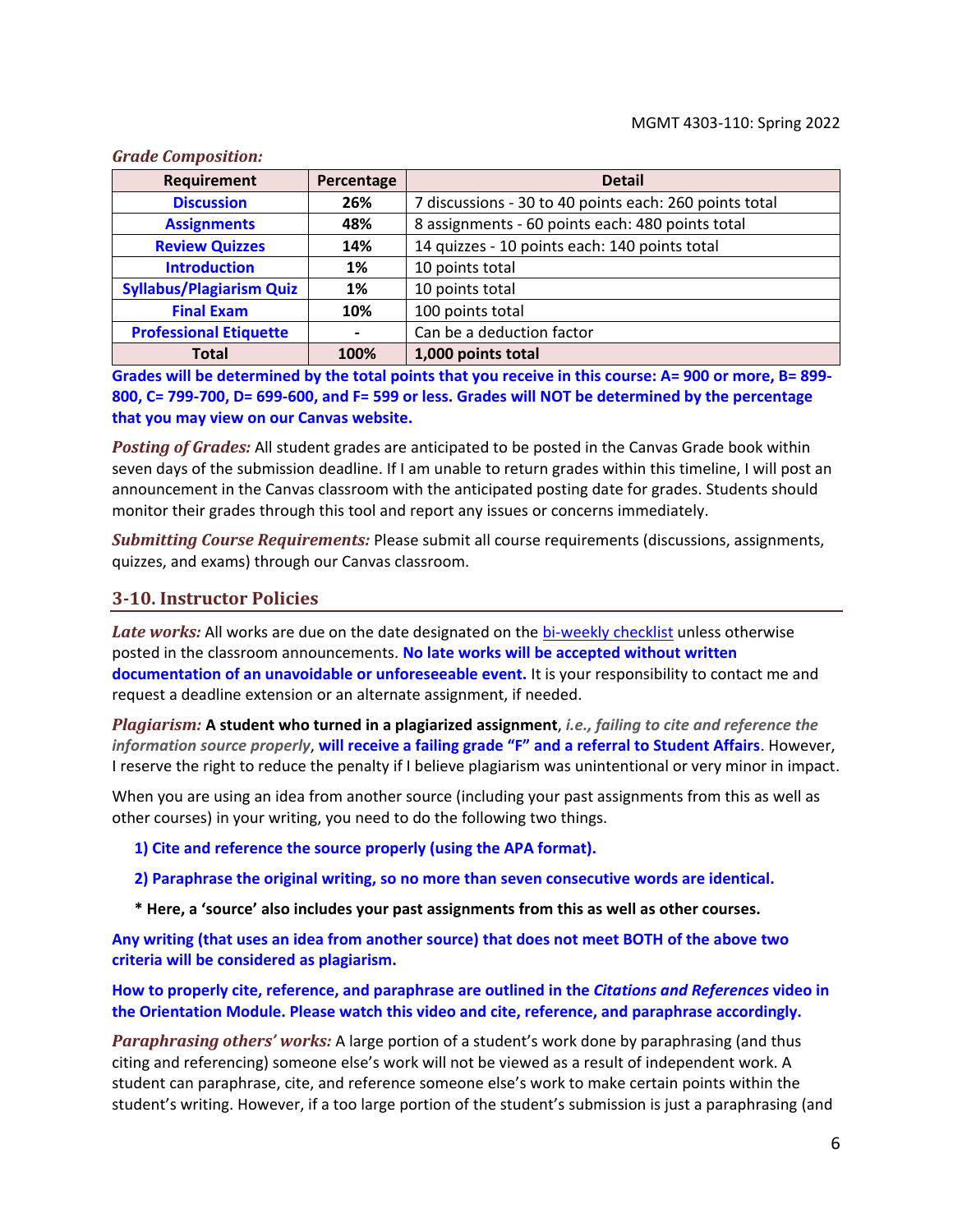thus citing and referencing) of someone else's work, it will be viewed as "teamwork" outlined in [Section](#page-2-0)  [3. COURSE REQUIREMENTS](#page-2-0) of this syllabus. **A student who turned in a course requirement that is a result of teamwork will receive a failing grade "F" and a referral to Student Affairs**.

*Copyright of course materials:* Students should assume that all course materials are copyrighted by the respective author(s). Reproduction of course material or sharing it with others through any means (e.g., directly or indirectly through various websites like Course Hero) is prohibited without consent by the author and/or course instructor. **A student whose course material(s) has been shared through any means will be viewed as violating this copyright policy. Violation of copyright is against the law and Texas A&M University-Central Texas Code of Academic Honesty. Any alleged violations will result in a failing grade "F" and a referral to Student Affairs.**

<span id="page-6-1"></span>*The operation of the online course and being an online student:* Students' learning experiences will be largely impacted by interaction with the instructor and other students as part of a learning community. Therefore, by registering for a web-based course, you have committed to participate in the online course activities. Plan to participate regularly.

## **4. TECHNOLOGY REQUIREMENTS AND SUPPORT**

## <span id="page-6-0"></span>**4-1. Technology Requirements**

*This course will use the TAMUCT Canvas Learn learning management system.*

- Login to [https://tamuct.instructure.com](https://tamuct.instructure.com/) to access the course.
- Username: Your MyCT username
- Initial password: Your MyCT password

#### **We strongly recommend the latest versions of Chrome or Firefox browsers. Canvas no longer supports any version of Internet Explorer.**

*Technology issues are not an excuse for missing a course requirement.* Make sure your computer is configured correctly and address issues well in advance of deadlines. Be sure to identify a backup plan in the event of technology issues, such as using the TAMUCT computer lab, a local library computer where available, a backup laptop of your own, or access to a friend, neighbor, or family member's computer. If you do encounter technical difficulties, please send me an email.

## **4-2. Technology Support**

*For Canvas issues* Use the Canvas Help link, located at the bottom of the left-hand menu, for issues with Canvas. You can select "Chat with Canvas Support," submit a support request through "Report a Problem," or call the Canvas support line: 1-844-757-0953.

*For log-in issues* For log-in problems, students should contact Help Desk Central. They are open 24 hours a day, 7 days a week:

- Email: [helpdesk@tamu.edu](mailto:helpdesk@tamu.edu)
- Phone: (254) 519-5466
- Web Chat[: http://hdc.tamu.edu](http://hdc.tamu.edu/)

When calling for support, please let your support technician know you are a TAMUCT student.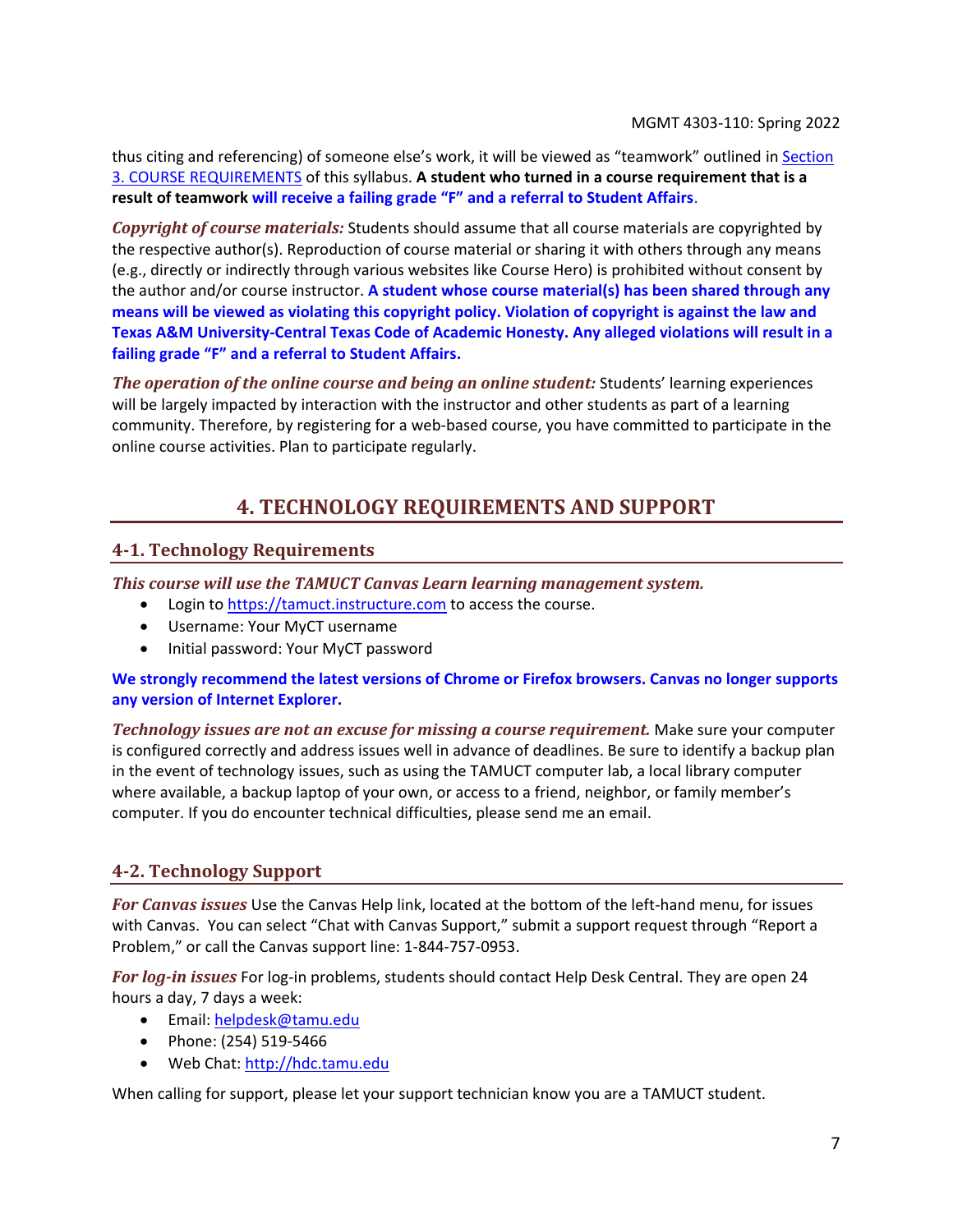*For course contents and requirement issues* For issues related to course content and requirements, contact the [instructor.](#page-0-0)

<span id="page-7-0"></span>**Remember, technology issues are not an excuse for missing a course requirement – make sure your computer is configured correctly, address issues well in advance of deadlines, and have a backup plan.**

## **5. BI-WEEKLY CHECKLIST**

This bi-weekly checklist provides you with a list of the things that you need to do in a given week. You'll need to check off all the things on the list to be considered as "complete" for that two-week period.

Each two-week period work for the course will begin on Monday of the odd number week (Week 1, Week 3, Week 5, …) and end on Sunday of the even number week (Week 2, Week 4, Week 6, … ; except in the final week). *Most* of the things that you need to do within each two-week period have *Friday* or *Sunday night at 11:59 p.m.* deadlines.

Course materials for a given two-week period will be open at 12:01 a.m. on Monday of the odd number week. **Course materials will not be opened in advance**.

I reserve the right to make changes to the course schedule if the need arises. If changes are made, you will be notified in advance of the change through a posted announcement in the Canvas classroom.

For other important dates of our university (e.g., add, drop, and withdraw deadlines), please refer to the [university academic calendar.](http://catalog.tamuct.edu/undergraduate_catalog/general-information/academic20calendars20and20final20exam20schedule/)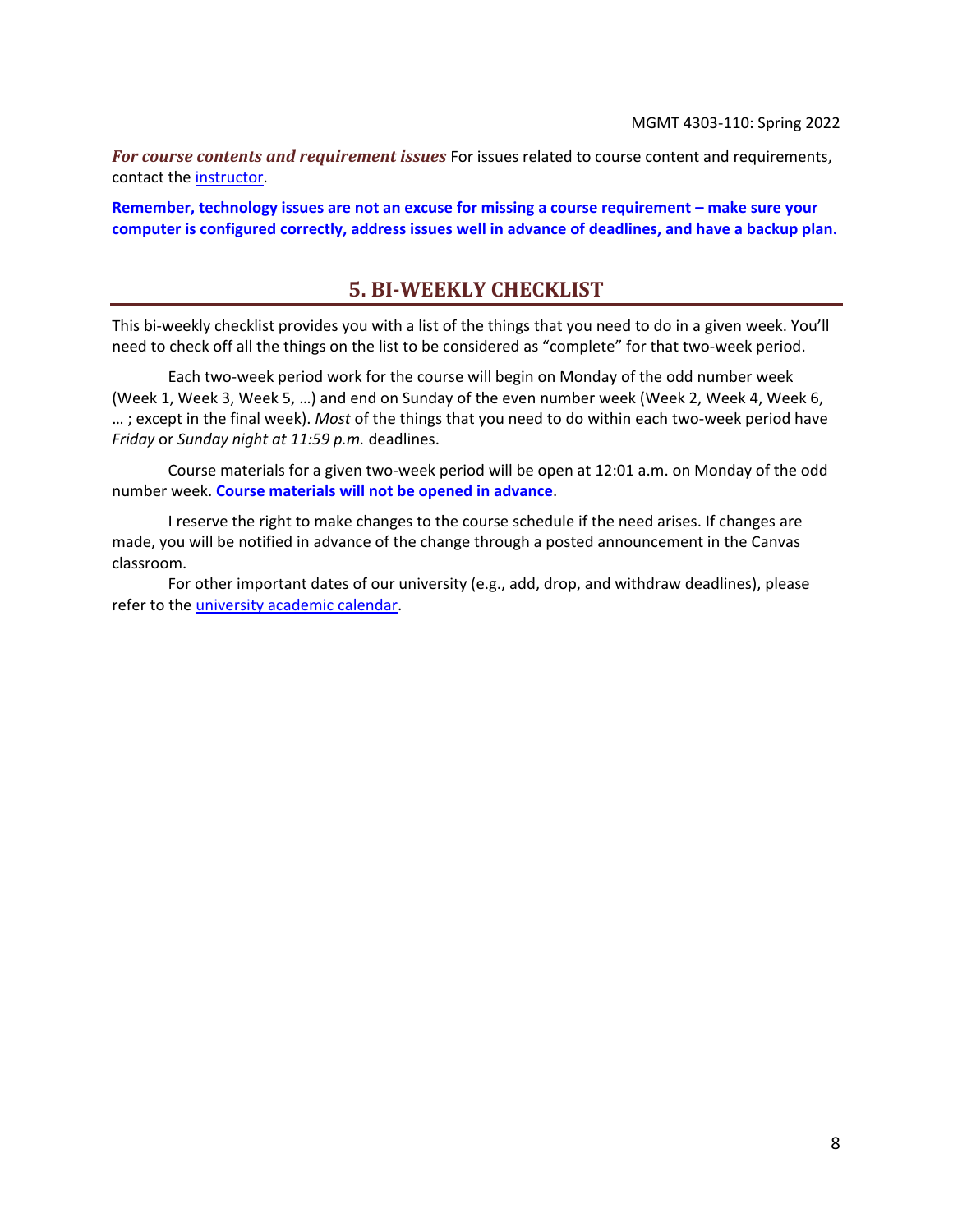## *Weeks 1 and 2: January 17th (or 18th), Tuesday – January 30th, Sunday*

#### *Orientation Module*

| Things to do                                  | <b>Points</b>            | Due date                      | Where to find                  | Done? |
|-----------------------------------------------|--------------------------|-------------------------------|--------------------------------|-------|
| Watch Instructor Welcome Video Message        | ۰                        | $\overline{\phantom{a}}$      | Home                           |       |
| Read the syllabus                             | $\overline{\phantom{a}}$ | $\overline{\phantom{a}}$      | Syllabus                       |       |
| *Upload your introduction                     | 10                       | Jan $30th$ ,<br><b>Sunday</b> | Assignments ><br><b>Others</b> |       |
| *Complete the Syllabus/Plagiarism Review Quiz | 10                       | Jan $30th$ ,<br>Sunday        | Assignments ><br><b>Others</b> |       |
| Read posts in the Orientation Module          |                          |                               | Modules $>$<br>Orientation     |       |

#### *Module 1: Introduction*

| Things to do                  | <b>Points</b>            | Due date                 | Where to find | Done? |
|-------------------------------|--------------------------|--------------------------|---------------|-------|
|                               | $\overline{\phantom{0}}$ | $\overline{\phantom{a}}$ | Modules >     |       |
| <b>Read Required Readings</b> |                          |                          | Module 1      |       |
|                               | $\overline{\phantom{0}}$ | $\overline{\phantom{0}}$ | Modules $>$   |       |
| Watch Required Video(s)       |                          |                          | Module 1      |       |

#### *Module 2: Neoclassical Economic Model of Pay*

| Things to do                   | <b>Points</b> | Due date                     | Where to find         | Done? |
|--------------------------------|---------------|------------------------------|-----------------------|-------|
|                                |               |                              | Modules $>$           |       |
| Watch Required Video(s)        | $\sim$        | $\qquad \qquad \blacksquare$ | Module 2              |       |
|                                |               | Jan $30th$ ,                 | Assignments >         |       |
| *Complete Module 2 Review Quiz | 10            | Sunday                       | <b>Review Quizzes</b> |       |

#### *Discussion & Assignment*

| Things to do                         | <b>Points</b> | Due date     | Where to find      | Done? |
|--------------------------------------|---------------|--------------|--------------------|-------|
| *Complete Discussion #1              | 30            | Jan $30th$ , | Assignments >      |       |
|                                      |               | Sunday       | <b>Discussions</b> |       |
| *Complete Assignment 1:              |               | Jan $30th$ , | Assignments >      |       |
| Econ Model of Pay and BLS Statistics | 60            | Sunday       | Assignments        |       |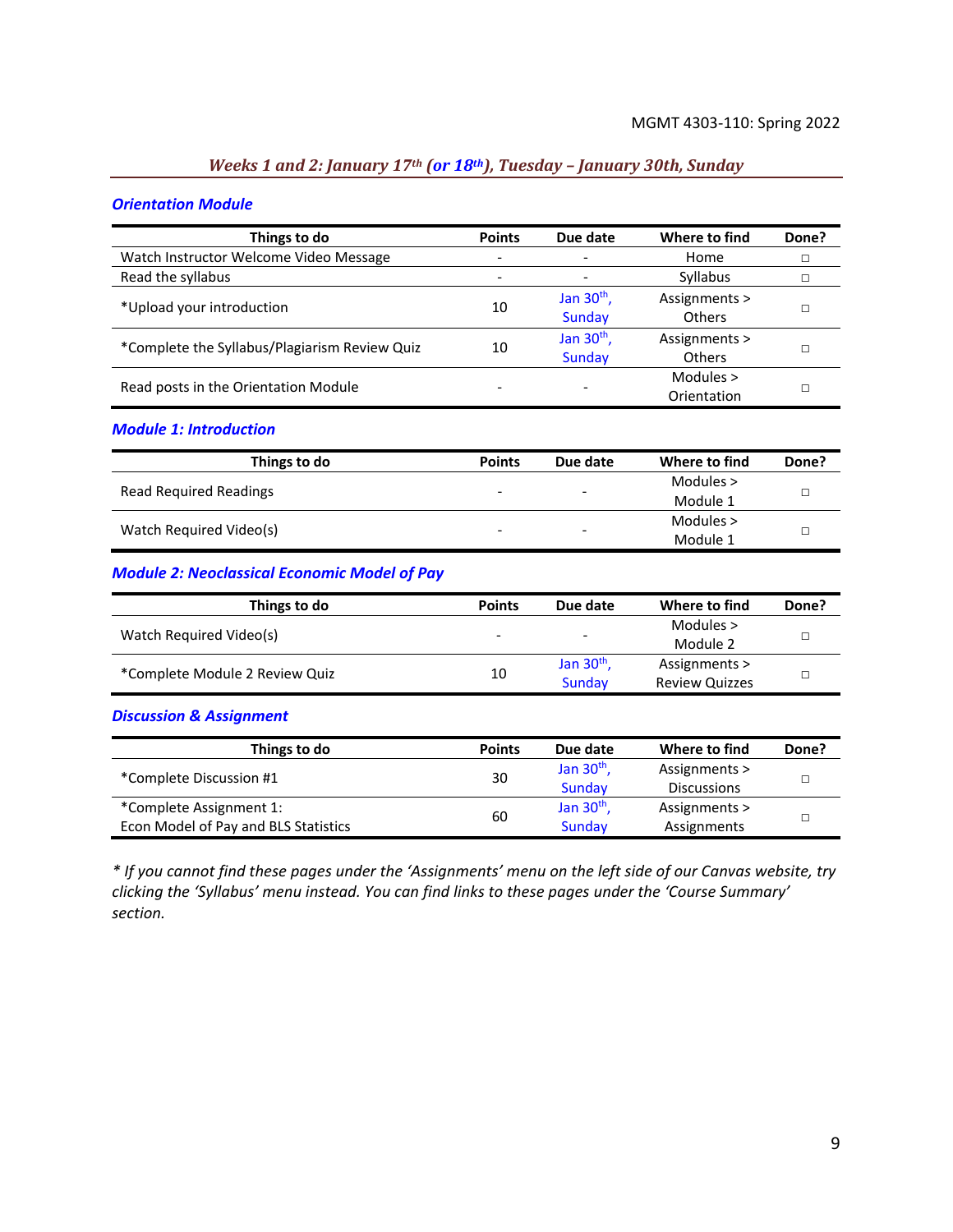#### *Weeks 3 and 4: January 31st, Monday – February 13th, Sunday*

#### *Module 3: Limitations of Neoclassical Economics Model of Pay / Business Strategy and Pay*

| Things to do                   | <b>Points</b> | Due date                 | Where to find         | Done? |
|--------------------------------|---------------|--------------------------|-----------------------|-------|
| Read required readings         | -             | $\overline{\phantom{a}}$ | Modules $>$           |       |
|                                |               |                          | Module 3              |       |
| Watch Required Video(s)        | -             | $\overline{\phantom{a}}$ | Modules $>$           |       |
|                                |               |                          | Module 3              |       |
| *Complete Module 3 Review Quiz | 10            | Feb $13th$ ,             | Assignments >         |       |
|                                |               | Sunday                   | <b>Review Quizzes</b> |       |

### *Module 4: Relative Importance of a Job and Pay*

| Things to do                   | <b>Points</b>            | Due date                 | Where to find         | Done? |
|--------------------------------|--------------------------|--------------------------|-----------------------|-------|
| Read required readings         |                          |                          | Modules $>$           |       |
|                                | $\overline{\phantom{a}}$ | $\overline{\phantom{a}}$ | Module 4              |       |
|                                |                          |                          | Modules $>$           |       |
| Watch Required Video(s)        |                          | $\overline{\phantom{a}}$ | Module 4              |       |
|                                |                          | Feb $13th$ ,             | Assignments >         |       |
| *Complete Module 4 Review Quiz | 10                       | Sunday                   | <b>Review Quizzes</b> |       |

#### *Discussion & Assignment*

| Things to do                           | <b>Points</b> | Due date     | Where to find      | Done? |
|----------------------------------------|---------------|--------------|--------------------|-------|
| *Complete Discussion #2                | 40            | Feb $13th$ , | Assignments >      |       |
|                                        |               | Sunday       | <b>Discussions</b> |       |
| *Complete Assignment 2: Job evaluation | 60            | Feb $13th$ , | Assignments >      |       |
|                                        |               | Sunday       | Assignments        |       |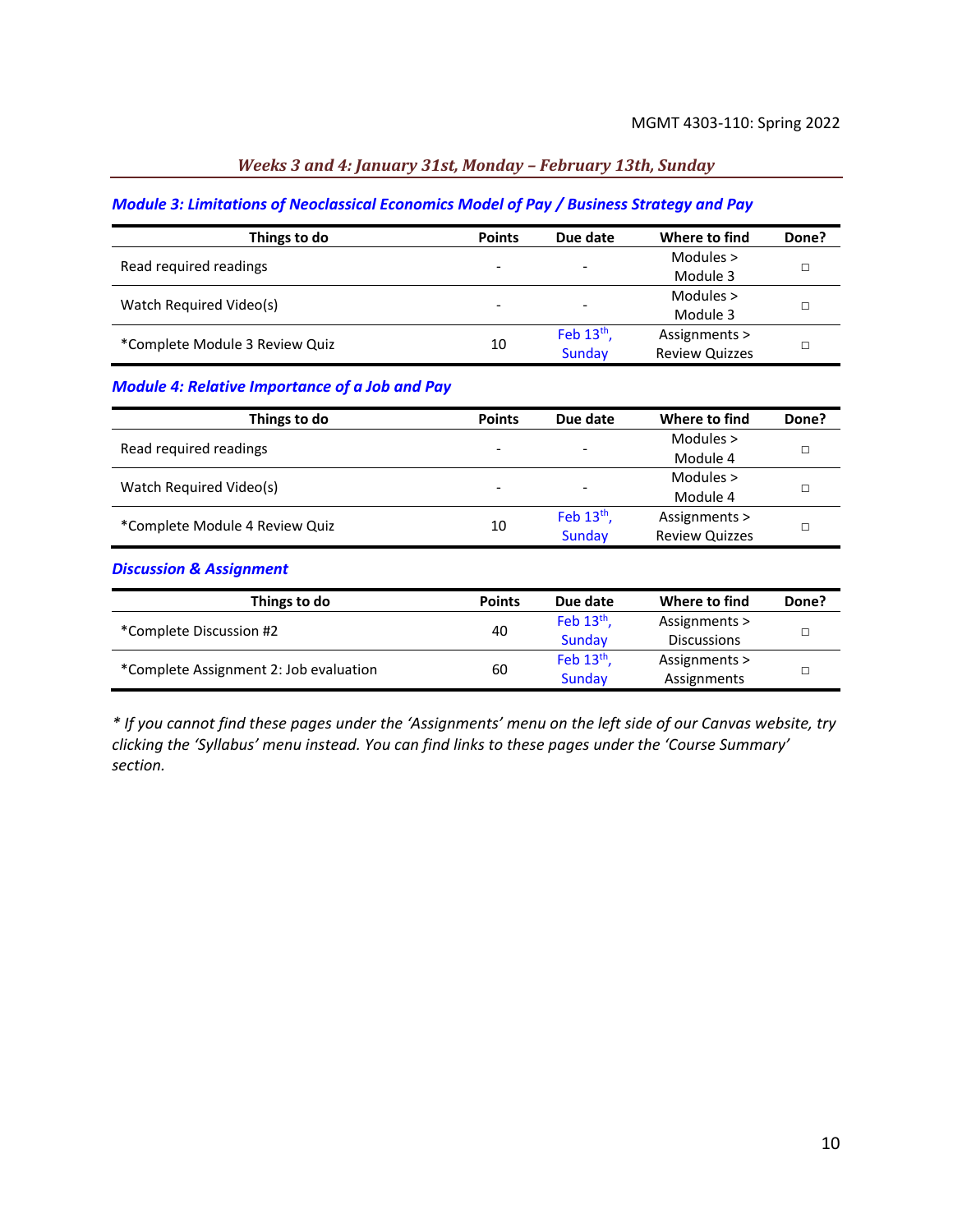#### *Weeks 5 and 6: February 14th, Monday – February 27th, Sunday*

#### *Module 5: Pay-For-Performance*

| Things to do                   | <b>Points</b>            | Due date                     | Where to find         | Done? |
|--------------------------------|--------------------------|------------------------------|-----------------------|-------|
| Read required readings         |                          |                              | Modules $>$           |       |
|                                | $\overline{\phantom{0}}$ | $\qquad \qquad \blacksquare$ | Module 5              |       |
| Watch Required Video(s)        | $\overline{\phantom{a}}$ | $\overline{\phantom{0}}$     | Modules $>$           |       |
|                                |                          |                              | Module 5              |       |
| *Complete Module 5 Review Quiz | 10                       | Feb $27th$ ,                 | Assignments >         |       |
|                                |                          | <b>Sunday</b>                | <b>Review Quizzes</b> |       |

#### *Module 6: Simple Linear Regression*

| Things to do                   | <b>Points</b>            | Due date                 | Where to find         | Done? |
|--------------------------------|--------------------------|--------------------------|-----------------------|-------|
| Watch Required Video(s)        | $\overline{\phantom{a}}$ | $\overline{\phantom{a}}$ | Modules >             |       |
|                                |                          |                          | Module 6              |       |
|                                |                          | Feb $27th$ .             | Assignments >         |       |
| *Complete Module 6 Review Quiz | 10                       | Sunday                   | <b>Review Quizzes</b> |       |

#### *Discussion & Assignment*

| Things to do             | <b>Points</b> | Due date     | Where to find      | Done? |
|--------------------------|---------------|--------------|--------------------|-------|
| *Complete Discussion #3  | 40            | Feb $27th$ . | Assignments >      |       |
|                          |               | Sunday       | <b>Discussions</b> |       |
| *Complete Assignment 3:  | 60            | Feb $27th$ , | Assignments >      |       |
| Simple linear regression |               | Sunday       | Assignments        |       |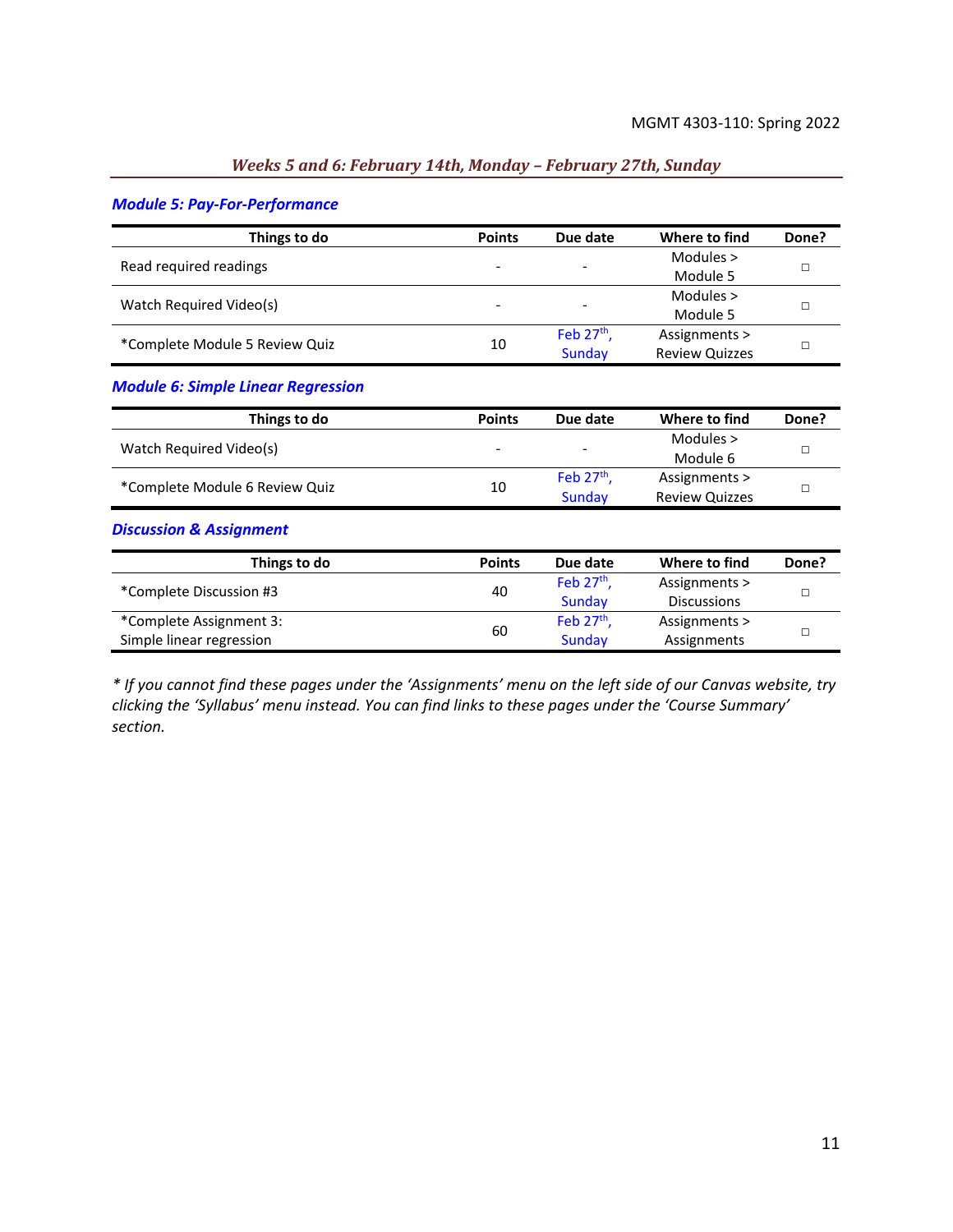## *Weeks 7 and 8: February 28th, Monday – March 13th, Sunday*

### *Module 7: Designing a Pay Structure: Combining Labor market, Strategy, Relative Importance of a Job, and Pay-For-Performance Altogether*

| Things to do                   | <b>Points</b>            | Due date                 | Where to find         | Done? |
|--------------------------------|--------------------------|--------------------------|-----------------------|-------|
| Read required readings         |                          |                          | Modules $>$           |       |
|                                | $\overline{\phantom{a}}$ | $\overline{\phantom{a}}$ | Module 7              |       |
| Watch Required Video(s)        | $\overline{\phantom{a}}$ | $\overline{\phantom{a}}$ | Modules >             |       |
|                                |                          |                          | Module 7              |       |
| *Complete Module 7 Review Quiz | 10                       | Mar $13th$ ,             | Assignments >         |       |
|                                |                          | Sunday                   | <b>Review Quizzes</b> |       |

#### *Module 8: Pay in nonprofit*

| Things to do                   | <b>Points</b>            | Due date                 | Where to find         | Done? |
|--------------------------------|--------------------------|--------------------------|-----------------------|-------|
| Read required readings         |                          |                          | Modules $>$           |       |
|                                | $\overline{\phantom{a}}$ | $\overline{\phantom{0}}$ | Module 8              |       |
|                                |                          |                          | Modules >             |       |
| Watch Required Video(s)        | $\overline{\phantom{a}}$ | $\overline{\phantom{0}}$ | Module 8              |       |
| *Complete Module 8 Review Quiz |                          | Mar $13th$ ,             | Assignments >         |       |
|                                | 10                       | Sunday                   | <b>Review Quizzes</b> |       |

#### *Discussion & Assignment*

| Things to do                                 | <b>Points</b> | Due date     | Where to find | Done? |
|----------------------------------------------|---------------|--------------|---------------|-------|
| *Complete Discussion #4                      | 40            | Mar $13th$ , | Assignments > |       |
|                                              |               | Sunday       | Discussion    |       |
| *Complete Assignment 4: Pay structure design | 60            | Mar $13th$ , | Assignments > |       |
|                                              |               | Sunday       | Assignments   |       |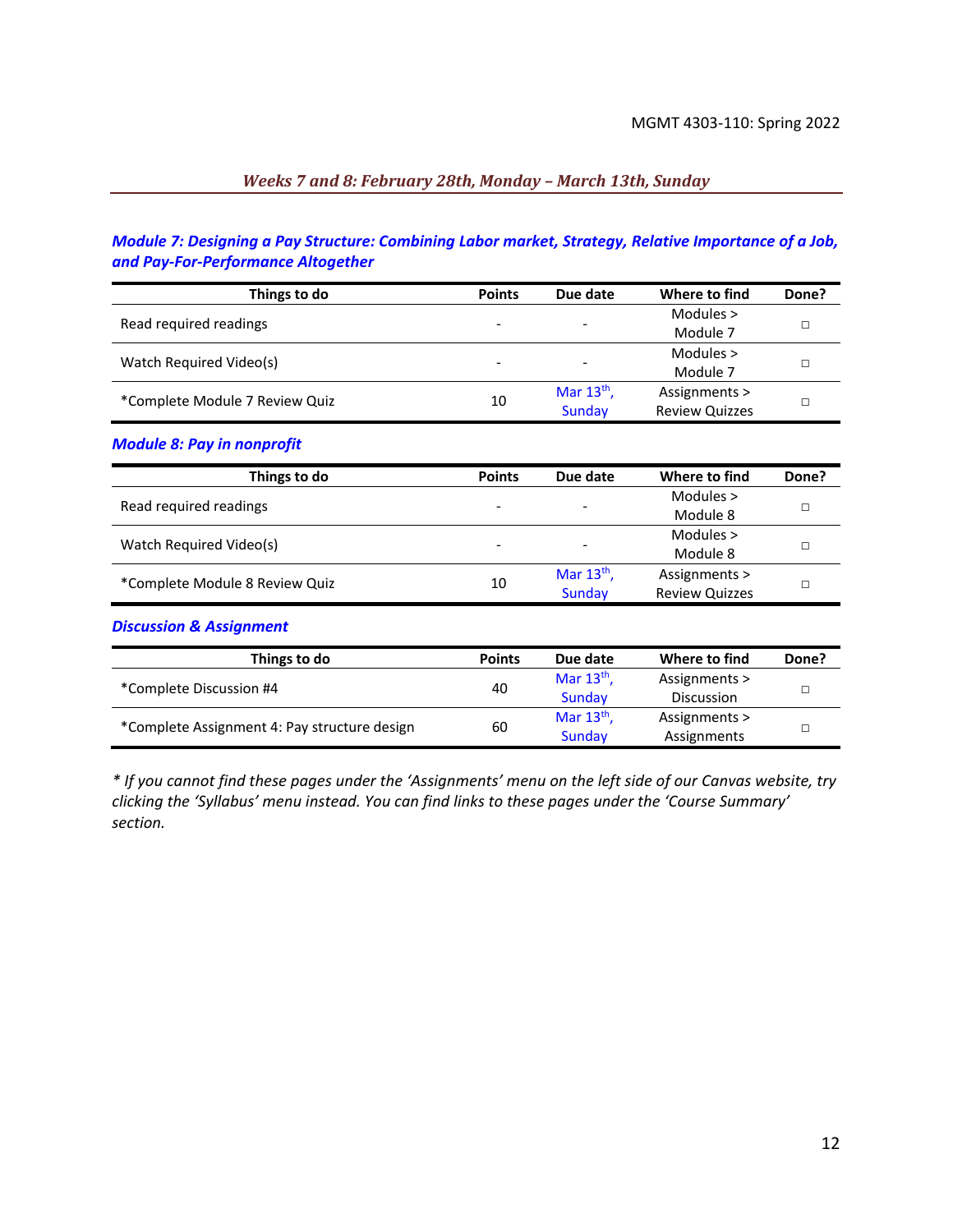#### *Weeks 9 and 10: March 21st, Monday – April 3rd, Sunday*

#### *Module 9: Pay secrecy*

| Things to do                   | <b>Points</b>            | Due date                 | Where to find         | Done? |
|--------------------------------|--------------------------|--------------------------|-----------------------|-------|
|                                |                          |                          | Modules $>$           |       |
| Read required readings         | -                        | $\overline{\phantom{a}}$ | Module 9              |       |
|                                |                          |                          | Modules $>$           |       |
| Watch Required Video(s)        | $\overline{\phantom{a}}$ | $\overline{\phantom{a}}$ | Module 9              |       |
| *Complete Module 9 Review Quiz | 10                       | Apr $3^{\text{rd}}$ ,    | Assignments >         |       |
|                                |                          | Sunday                   | <b>Review Quizzes</b> |       |

#### *Module 10: Multiple linear regression*

| Things to do                    | <b>Points</b>            | Due date                     | Where to find         | Done? |
|---------------------------------|--------------------------|------------------------------|-----------------------|-------|
| Watch Required Video(s)         | $\overline{\phantom{a}}$ | $\qquad \qquad \blacksquare$ | Modules >             |       |
|                                 |                          |                              | Module 10             |       |
| *Complete Module 10 Review Quiz | 10                       | Apr 3 <sup>rd</sup>          | Assignments >         |       |
|                                 |                          | Sunday                       | <b>Review Quizzes</b> |       |

#### *Discussion & Assignment*

| Things to do               | <b>Points</b> | Due date              | Where to find      | Done? |
|----------------------------|---------------|-----------------------|--------------------|-------|
| *Complete Discussion #5    | 30            | Apr $3^{\text{rd}}$ , | Assignments >      |       |
|                            |               | Sunday                | <b>Discussions</b> |       |
| *Complete Assignment 5:    | 60            | Apr $3rd$ ,           | Assignments >      |       |
| Multiple linear regression |               | Sunday                | Assignments        |       |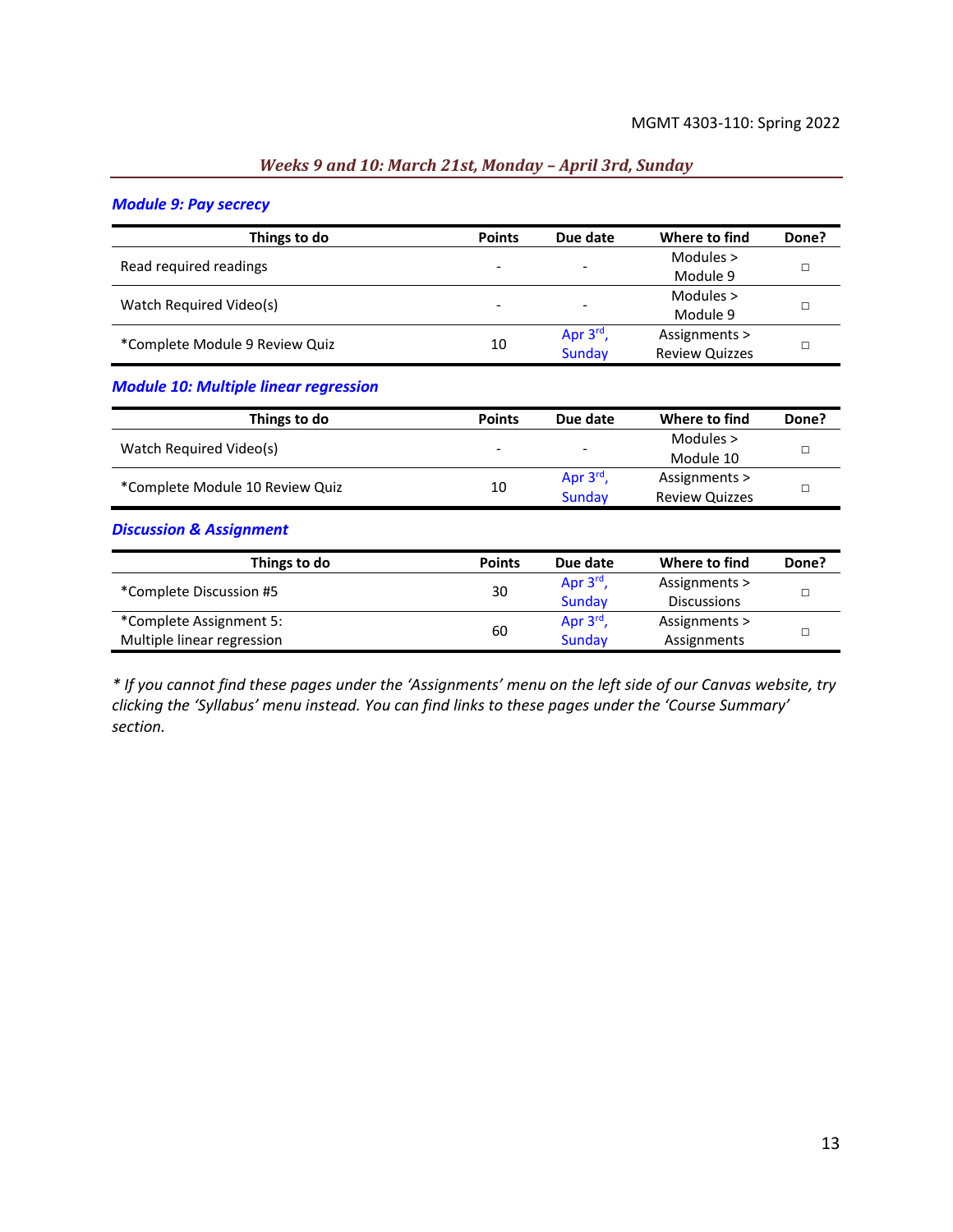#### *Weeks 11 and 12: April 4th, Monday – April 17th, Sunday*

#### *Module 11: Pay Discrimination*

| Things to do                    | <b>Points</b> | Due date                 | Where to find         | Done? |
|---------------------------------|---------------|--------------------------|-----------------------|-------|
| Read required readings          | -             |                          | Modules $>$           |       |
|                                 |               | $\overline{\phantom{a}}$ | Module 11             |       |
|                                 |               |                          | Modules $>$           |       |
| Watch Required Video(s)         |               | $\overline{\phantom{a}}$ | Module 11             |       |
| *Complete Module 11 Review Quiz | 10            | Apr $17th$ ,             | Assignments >         |       |
|                                 |               | Sunday                   | <b>Review Quizzes</b> |       |

#### *Module 12: Executive Pay and Employee Stock / Stock Options*

| Things to do                    | <b>Points</b> | Due date                 | Where to find         | Done? |
|---------------------------------|---------------|--------------------------|-----------------------|-------|
| Read required readings          |               |                          | Modules $>$           |       |
|                                 |               | $\overline{\phantom{a}}$ | Module 12             |       |
|                                 |               |                          | Modules $>$           |       |
| Watch Required Video(s)         |               | -                        | Module 12             |       |
| *Complete Module 12 Review Quiz |               | Apr $17th$ ,             | Assignments >         |       |
|                                 | 10            | Sunday                   | <b>Review Quizzes</b> |       |

#### *Discussion & Assignment*

| Things to do                 | <b>Points</b> | Due date     | Where to find      | Done? |
|------------------------------|---------------|--------------|--------------------|-------|
| *Complete Discussion #6      | 40            | Apr $17th$ , | Assignments >      |       |
|                              |               | Sunday       | <b>Discussions</b> |       |
| *Complete Assignment 6:      | 60            | Apr $17th$ , | Assignments >      |       |
| Assessing pay discrimination |               | Sunday       | Assignments        |       |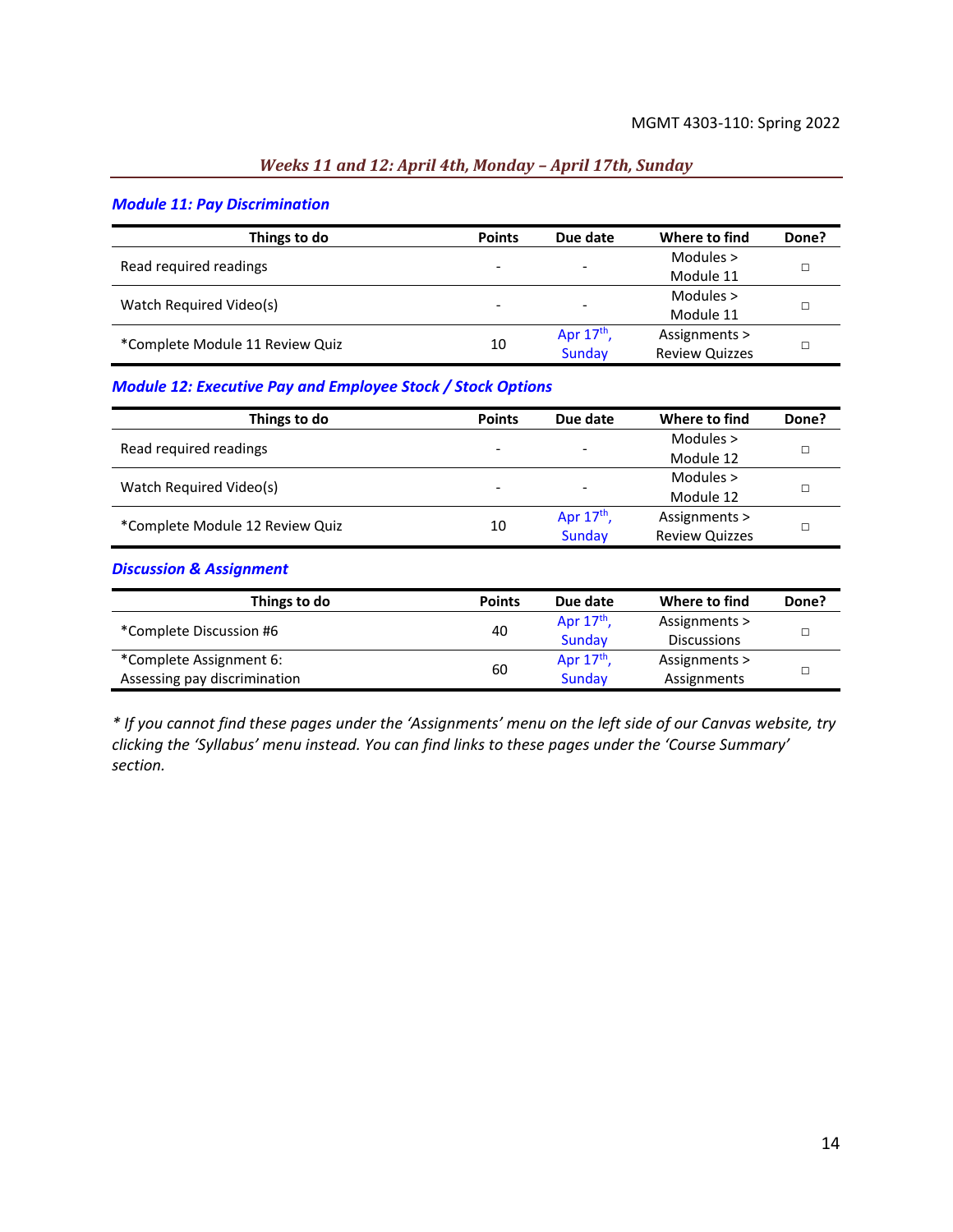#### *Weeks 13 and 14: April 18th, Monday – May 1st, Sunday*

#### *Module 13: Pay/Income Inequality*

| Things to do                    | <b>Points</b>            | Due date                 | Where to find         | Done? |
|---------------------------------|--------------------------|--------------------------|-----------------------|-------|
|                                 |                          |                          | Modules $>$           |       |
| Read required readings          | $\overline{\phantom{a}}$ | $\overline{\phantom{0}}$ | Module 13             |       |
| Watch Required Video(s)         |                          | $\overline{\phantom{a}}$ | Modules $>$           |       |
|                                 | $\overline{\phantom{a}}$ |                          | Module 13             |       |
| *Complete Module 13 Review Quiz |                          | May $1st$ ,              | Assignments >         |       |
|                                 | 10                       | Sunday                   | <b>Review Quizzes</b> |       |

#### *Module 14: International Compensation*

| Things to do                    | <b>Points</b>            | Due date                 | Where to find         | Done? |
|---------------------------------|--------------------------|--------------------------|-----------------------|-------|
|                                 |                          |                          | Modules $>$           |       |
| Read required readings          | $\overline{\phantom{0}}$ | $\overline{\phantom{a}}$ | Module 14             |       |
|                                 |                          |                          | Modules $>$           |       |
| Watch Required Video(s)         |                          | $\overline{\phantom{a}}$ | Module 14             |       |
| *Complete Module 14 Review Quiz |                          | May $1st$ ,              | Assignments >         |       |
|                                 | 10                       | Sunday                   | <b>Review Quizzes</b> |       |

#### *Discussion & Assignment*

| Things to do                                  | <b>Points</b> | Due date    | Where to find      | Done? |
|-----------------------------------------------|---------------|-------------|--------------------|-------|
| *Complete Discussion #7                       | 40            | May $1st$ , | Assignments >      |       |
|                                               |               | Sunday      | <b>Discussions</b> |       |
| *Complete Assignment 7: Pay/Income inequality | 60            | May $1st$ , | Assignments >      |       |
|                                               |               | Sunday      | Assignments        |       |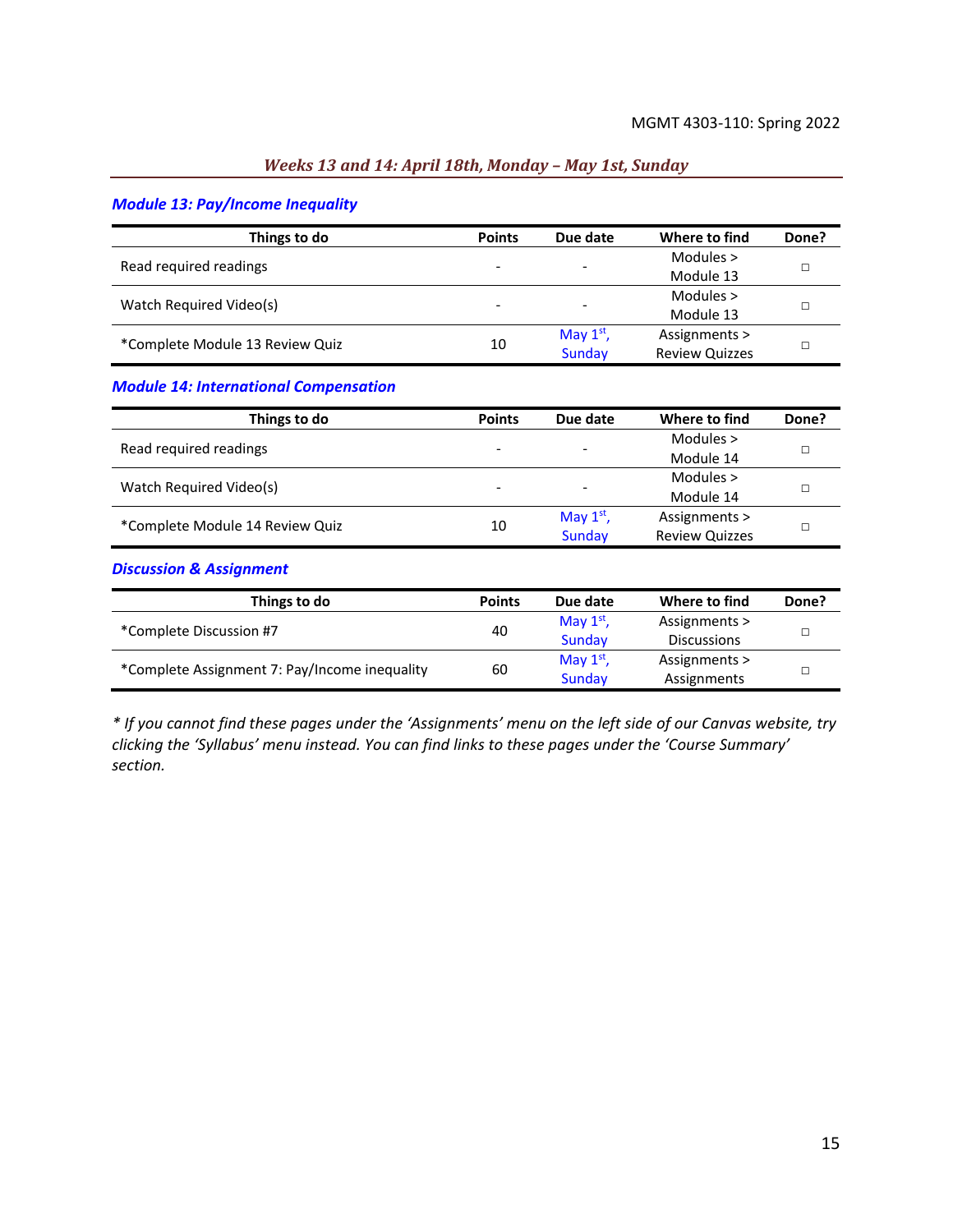#### *Module 15: Benefits*

| Things to do                    | <b>Points</b> | Due date                 | Where to find         | Done? |  |
|---------------------------------|---------------|--------------------------|-----------------------|-------|--|
|                                 | ٠             |                          | Modules $>$           |       |  |
| Read required readings          |               | -                        | Module 15             |       |  |
| Watch Required Video(s)         |               |                          | Modules $>$           |       |  |
|                                 | ۰             | $\overline{\phantom{0}}$ | Module 15             |       |  |
| *Complete Module 15 Review Quiz | 10            | May $13th$ ,             | Assignments >         |       |  |
|                                 |               | Friday                   | <b>Review Quizzes</b> |       |  |

#### *Discussion, Assignment & Exam*

| Things to do                                    | <b>Points</b>       | Due date     | Where to find | Done? |
|-------------------------------------------------|---------------------|--------------|---------------|-------|
|                                                 | 60                  | May $13th$ , | Assignments > |       |
| *Complete Assignment 8: What to do to earn more |                     | Friday       | Assignments   |       |
|                                                 | May $13th$ ,<br>100 |              | Assignments > |       |
| *Complete Final Exam                            |                     | Fridav       | <b>Others</b> |       |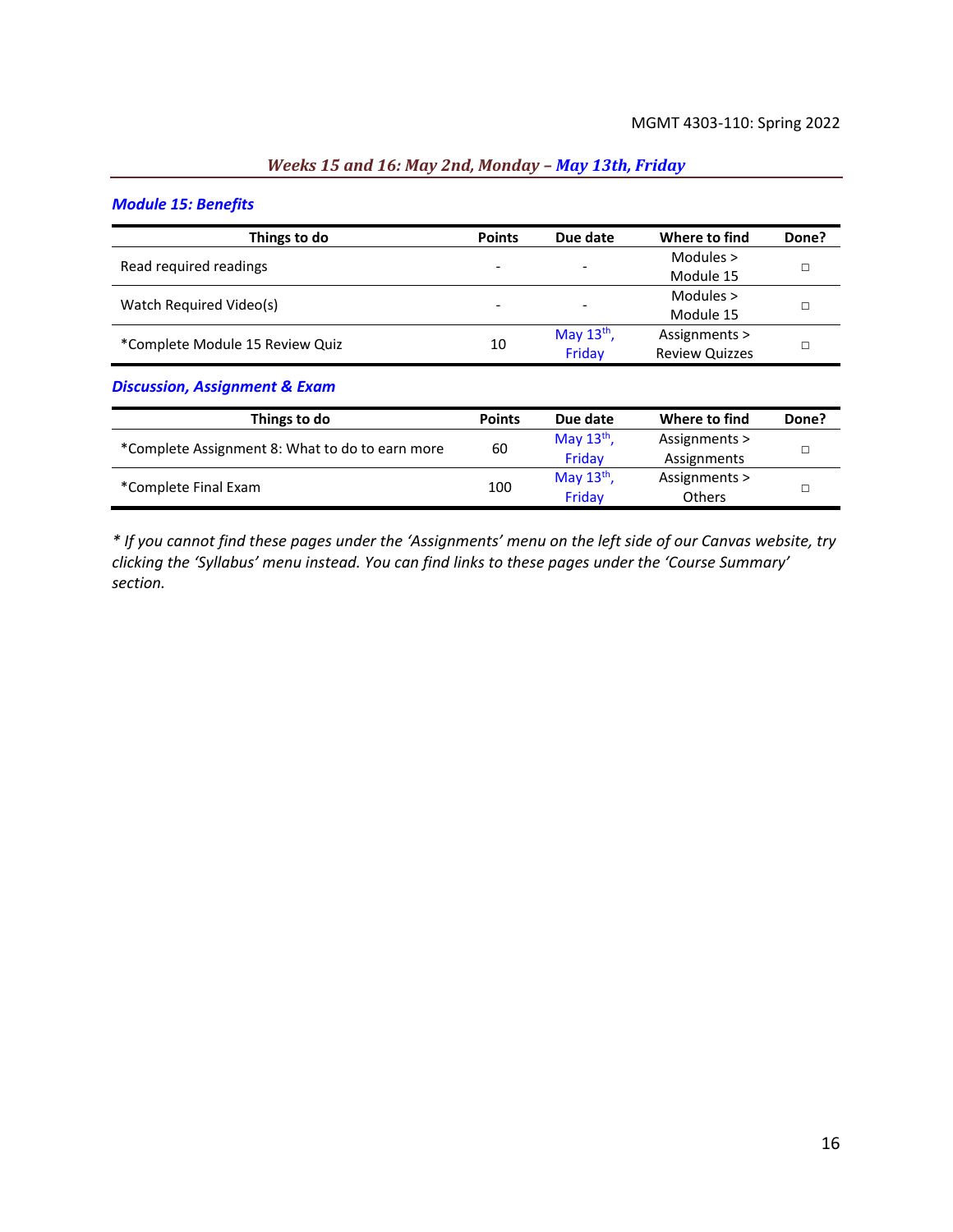## **6. COURSE AND UNIVERSITY PROCEDURES AND POLICIES**

### <span id="page-16-0"></span>**6-1. Drop Policy**

If you need to drop this class, you must complete the [Drop Request Dynamic Form](https://dynamicforms.ngwebsolutions.com/casAuthentication.ashx?InstID=eaed95b9-f2be-45f3-a37d-46928168bc10&targetUrl=https%3A%2F%2Fdynamicforms.ngwebsolutions.com%2FSubmit%2FForm%2FStart%2F53b8369e-0502-4f36-be43-f02a4202f612) through Warrior Web.

Faculty cannot drop students; this is always the responsibility of the student. The Registrar's Office will provide a deadline on the Academic Calendar for which the form must be completed. Once you submit the completed form to the Registrar's Office, you must go into Warrior Web and confirm that you are no longer enrolled. If you still show as enrolled, FOLLOW-UP with the Registrar's Office immediately. You are to attend class until the procedure is complete to avoid the penalty for absence. Should you miss the drop deadline or fail to follow the procedure, you will receive an F in the course, which may affect your financial aid and/or VA educational benefits.

### **6-2. Academic Integrity**

Texas A&M University-Central Texas values the integrity of the academic enterprise and strives for the highest standards of academic conduct. A&M-Central Texas expects its students, faculty, and staff to support the adherence to high standards of personal and scholarly conduct to preserve the honor and integrity of the creative community. Any deviation by students from this expectation may result in a failing grade for the assignment and potentially a failing grade for the course. All academic misconduct concerns will be referred to the Office of Student Conduct. When in doubt about collaboration, citation, or any issue, please contact your instructor before taking a course of action.

For more information regarding the Student Conduct process, visit the following web page. [\[https://www.tamuct.edu/student-affairs/student-conduct.html\]](https://www.tamuct.edu/student-affairs/student-conduct.html).

If you know of potential honor violations by other students, you may submit a report through the following web page.

[\[https://cm.maxient.com/reportingform.php?TAMUCentralTexas&layout\\_id=0\]](https://cm.maxient.com/reportingform.php?TAMUCentralTexas&layout_id=0).

#### **6-3. Academic Accommodations**

At Texas A&M University-Central Texas, we value an inclusive learning environment where every student has an equal chance to succeed and has the right to a barrier-free education. The Warrior Center for Student Success, Equity, and Inclusion is responsible for ensuring that students with a disability receive equal access to the university's programs, services, and activities. If you believe you have a disability requiring reasonable accommodations, please contact the Office of Access and Inclusion, WH-212; or call (254) 501-5836. Any information you provide is private and confidential and will be treated as such.

For more information, please visit our Access & Inclusion Canvas page (log-in required) [\[https://tamuct.instructure.com/courses/717\]](https://tamuct.instructure.com/courses/717)

#### **6-4. Important information for Pregnant and/or Parenting Students**

Texas A&M University-Central Texas supports students who are pregnant and/or parenting. In accordance with requirements of Title IX and related guidance from the US Department of Education's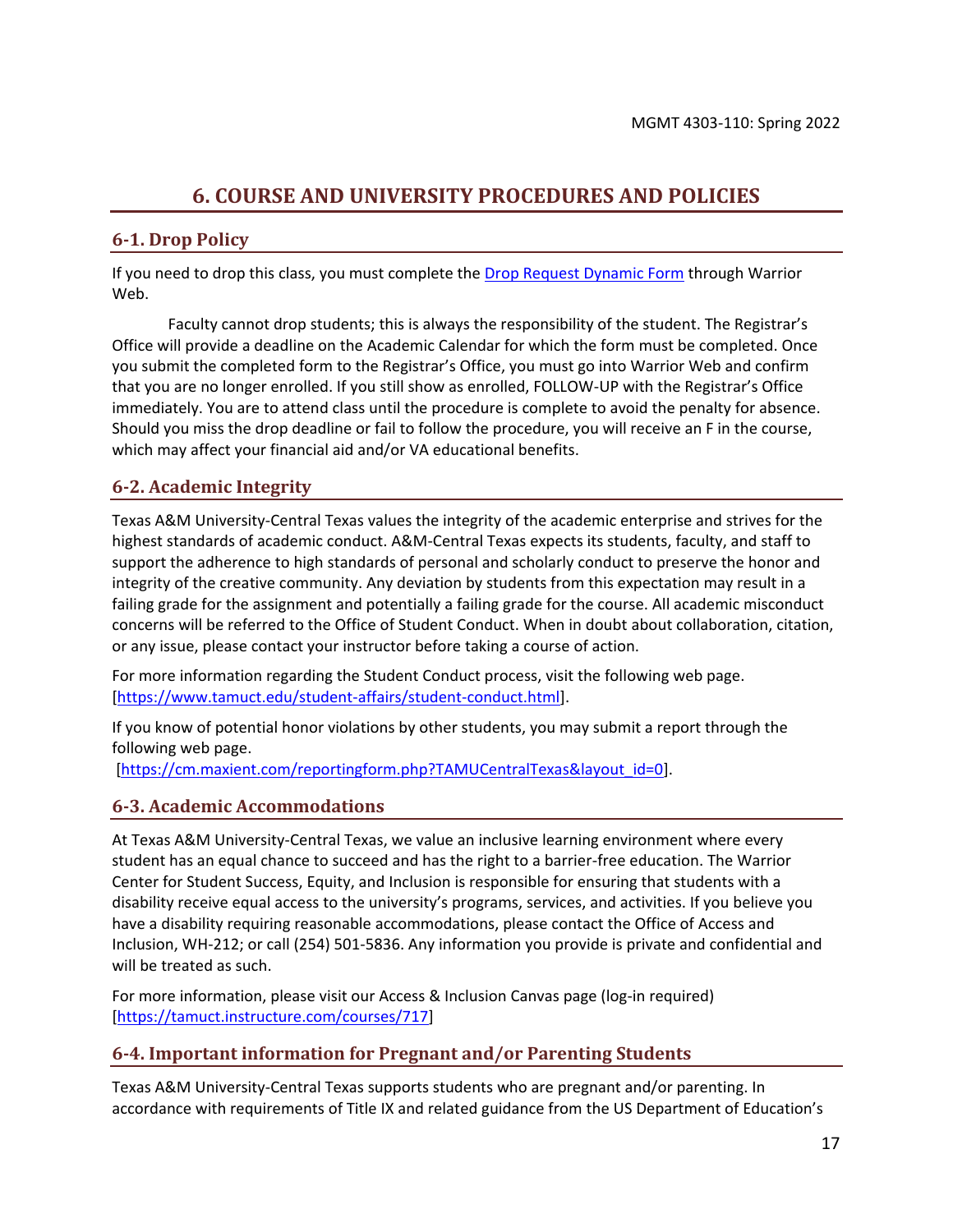Office of Civil Rights, the Dean of Student Affairs Office can assist students who are pregnant and/or parenting in seeking accommodations related to pregnancy and/or parenting. Students should seek out assistance as early in the pregnancy as possible. For more information, please visit the [Student Affairs](https://www.tamuct.edu/student-affairs/index.html) web page. Students may also contact the institution's Title IX Coordinator. If you would like to read more about these requirements and guidelines online, please visit the website [\[http://www2.ed.gov/about/offices/list/ocr/docs/pregnancy.pdf\]](http://www2.ed.gov/about/offices/list/ocr/docs/pregnancy.pdf).

Title IX of the Education Amendments Act of 1972 prohibits discrimination on the basis of sex and gender–including pregnancy, parenting, and all related conditions. A&M-Central Texas is able to provide flexible and individualized reasonable accommodation to pregnant and parenting students. All pregnant and parenting students should contact the Associate Dean in the Division of Student Affairs at (254) 501-5909 to seek out assistance. Students may also contact the University's Title IX Coordinator.

#### **6-5. Tutoring**

Tutoring is available to all A&M-Central Texas students, both virtually and in-person. Student success coaching is available online upon request.

If you have a question, are interested in becoming a tutor, or are in need of success coaching, contact the Warrior Center for Student Success, Equity and Inclusion at (254) 501-5836, or visit the Warrior Center at 212 Warrior Hall, or by emailing [WarriorCenter@tamuct.edu.](mailto:WarriorCenter@tamuct.edu)

To schedule tutoring sessions and view tutor availability, please visi[t Tutor Matching Services](https://tutormatchingservice.com/TAMUCT) or visit the Tutoring Center in 111 Warrior Hall.

Chat live with a remote tutor 24/7 for almost any subject from your computer! Tutor.com is an online tutoring platform that enables A&M-Central Texas students to log in and receive online tutoring support at no additional cost. This tool provides tutoring in over 40 subject areas except for writing support. Access Tutor.com through Canvas.

#### **6-6. The University Writing Center**

University Writing Center: Located in Warrior Hall 416, the University Writing Center (UWC) at Texas A&M University–Central Texas (A&M–Central Texas) is a free service open to all A&M–Central Texas students. For the Spring 2022 semester, the hours of operation are from 10:00 a.m.-5:00 p.m. Monday thru Thursday in Warrior Hall 416 (with online tutoring available every hour as well), with satellite hours available online only Monday thru Thursday from 6:00-9:00 p.m. and Saturday 12:00-3:00 p.m.

Tutors are prepared to help writers of all levels and abilities at any stage of the writing process. While tutors will not write, edit, or grade papers, they will assist students in developing more effective composing practices. By providing a practice audience for students' ideas and writing, our tutors highlight the ways in which they read and interpret students' texts, offering guidance and support throughout the various stages of the writing process. In addition, students may work independently in the UWC by checking out a laptop that runs the Microsoft Office suite and connects to WIFI or by consulting our resources on writing, including all of the relevant style guides. Whether you need help brainstorming ideas, organizing an essay, proofreading, understanding proper citation practices, or just want a quiet place to work, the UWC is here to help!

Students may arrange a one-to-one session with a trained and experienced writing tutor by making an appointment vi[a WCOnline.](https://tamuct.mywconline.com/) In addition, you can email Dr. Bruce Bowles Jr. at bruce.bowles@tamuct.edu if you have any questions about the UWC, need any assistance with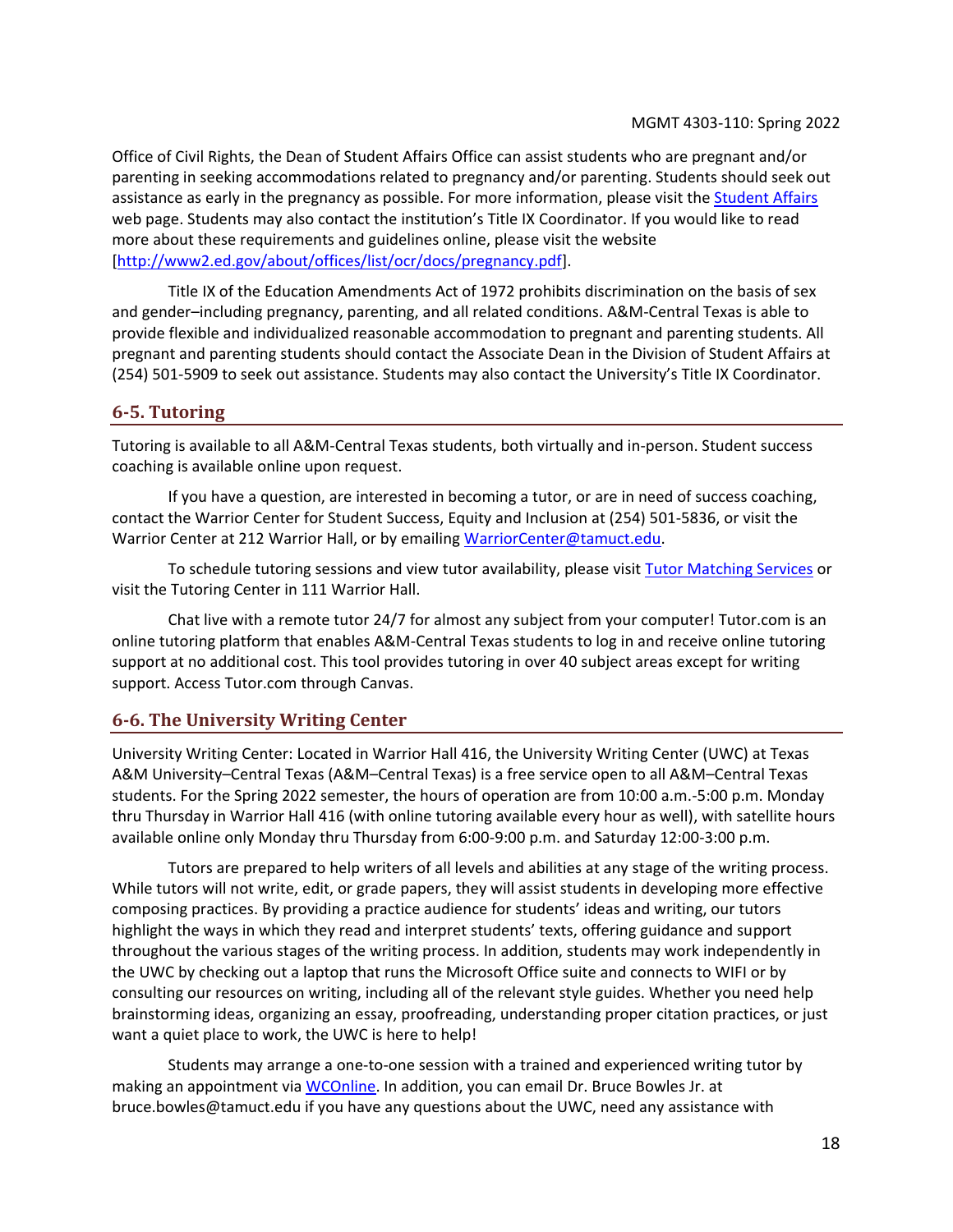scheduling, or would like to schedule a recurring appointment with your favorite tutor by making an appointment via [WCOnline.](https://tamuct.mywconline.com/) In addition, you can email Dr. Bruce Bowles Jr. at bruce.bowles@tamuct.edu if you have any questions about the UWC, need any assistance with scheduling, or would like to schedule a recurring appointment with your favorite tutor.

## **6-7. University Library**

The University Library provides many services in support of research across campus and at a distance. We offer over 200 electronic databases containing approximately 400,000 eBooks and 82,000 journals, in addition to the 96,000 items in our print collection, which can be mailed to students who live more than 50 miles from campus. Research guides for each subject taught at A&M-Central Texas are available through our website to help students navigate these resources. On campus, the library offers technology, including cameras, laptops, microphones, webcams, and digital sound recorders.

Research assistance from a librarian is also available 24 hours a day through our online chat service and at the reference desk when the library is open. Research sessions can be scheduled for more comprehensive assistance and may take place virtually through WebEx, Microsoft Teams, or in-person at the library. [Schedule an appointment here.](https://tamuct.libcal.com/appointments/?g=6956) Assistance may cover many topics, including how to find articles in peer-reviewed journals, how to cite resources, and how to piece together research for written assignments.

Our 27,000-square-foot facility on the A&M-Central Texas main campus includes student lounges, private study rooms, group work spaces, computer labs, family areas suitable for all ages, and many other features. Services such as interlibrary loan, TexShare, binding, and laminating are available. The library frequently offers workshops, tours, readings, and other events. For more information, please visit our [Library website.](http://tamuct.libguides.com/index)

## **7. FREQUENTLY ASKED QUESTIONS (FAQs)**

#### <span id="page-18-0"></span>**FAQ 1. Can the course contents be opened in advance?**

**Answer:** No, course materials will not be opened in advance of the schedule outlined in section '5[. Bi-](#page-7-0)[Weekly Checklist'](#page-7-0). I develop course content and make adjustments to course materials during semesters for a better student learning experience.

#### **FAQ 2. I have missed an assignment deadline. Can you extend the deadline for me?**

**Answer:** Yes, but ONLY IF the reason for missing the deadline is due to an unavoidable or unforeseeable event. You'll also need to provide me with written documentation that verifies the reason.

#### **FAQ 3. The reason that I have missed the assignment is private. So, I cannot provide you with a reason or documentation. Can you extend the deadline for me?**

**Answer:** I value your privacy. However, in this case, I cannot provide you with a deadline extension. I have to be fair to other students, and I have to apply the same standard for a deadline extension to everyone.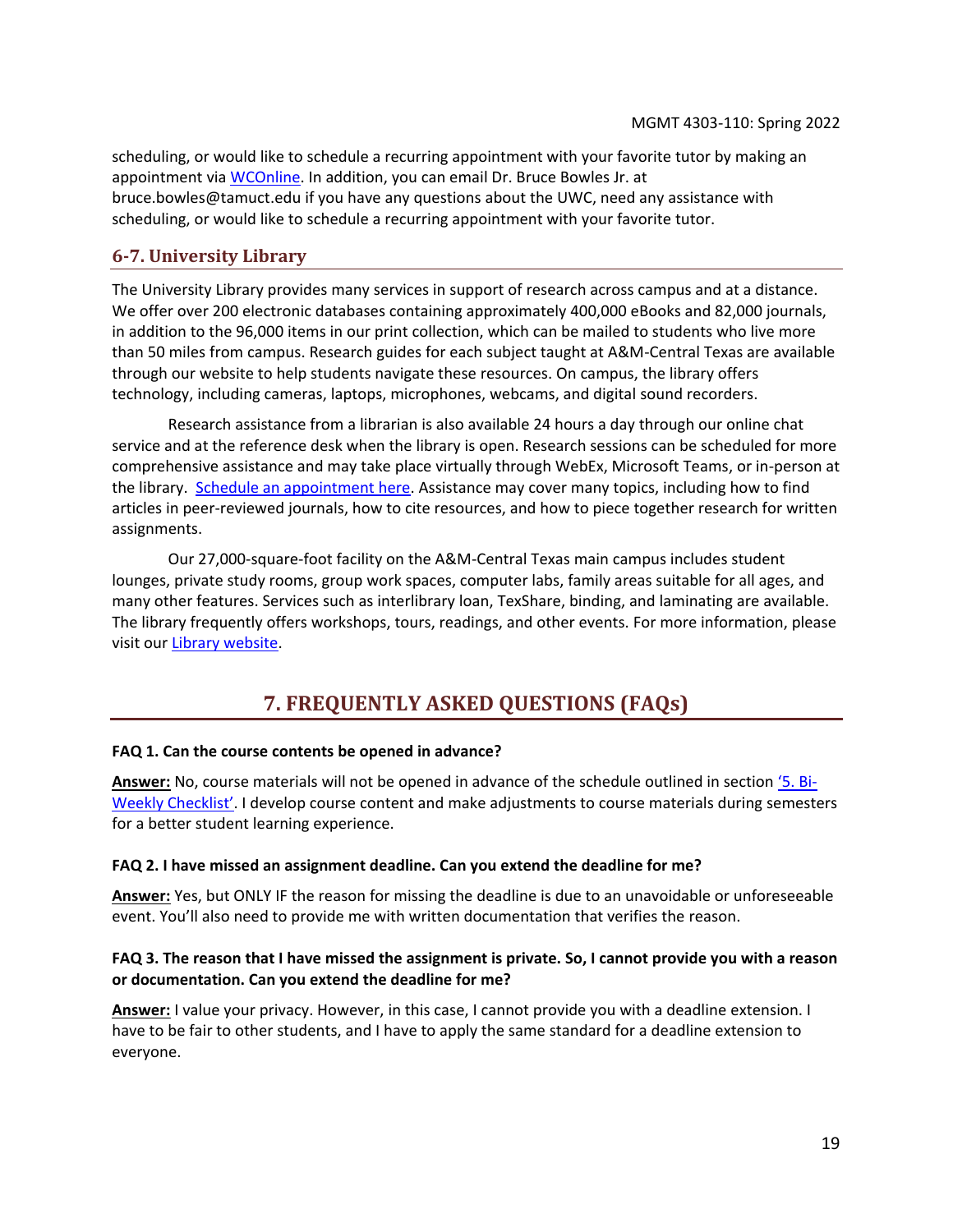#### **FAQ 4. I have finished the assignment before the deadline. But I wasn't able to submit the assignment in time because there was a problem with my internet or the Canvas system. Can you extend the deadline for me?**

**Answer:** Yes, I understand that this can happen, and you can submit your assignment late. However, in this case, your submitted assignment (either in word or pdf file format) should have been "last modified" before the deadline (this can be verified through the 'properties' menu in word or pdf program). If your file is shown as last modified after the deadline (for whichever reason, including the case that your file's last modified time cannot be verified), I cannot accept your assignment. Again, I have to be fair to other students, and I have to apply the same standard for a deadline extension to everyone.

#### **FAQ 5. I have copy-and-pasted a writing that is more than seven consecutive words from another source. However, I have clearly cited the source in my assignment. Is this plagiarism?**

**Answer:** Yes, that will be viewed as plagiarism in this course because seven or more consecutive words are identical to a writing from another source. For your writing to be free of plagiarism controversy, you need to paraphrase the original writing so that less than seven or more consecutive words are identical to a writing from another source.

#### **FAQ 6. I have copy-and-pasted a writing that is more than seven consecutive words from my past assignment in another course. Is this plagiarism?**

**Answer:** Yes, that will be viewed as plagiarism in this course because seven or more consecutive words are identical to a writing from another source. "Another source" also encompasses your past assignments from this as well as another course that you have taken in the past. For your writing to be free of plagiarism controversy, you need to paraphrase the original writing so that less than seven or more consecutive words are identical to a writing from another source. You also need to cite and reference your past work accordingly.

#### **FAQ 7. I have taken this course in the past, but I'm taking this course again this semester. When I was taking this course the last time, I have completed Assignments #1, #5, and #7. Can I re-submit these assignments without any changes?**

**Answer:** No, they will be considered as plagiarism for the same reason in my answer to FAQ 6 above. Please read the answer to the Q6 above for more detail.

#### **FAQ 8. The syllabus says that teamwork is not allowed in this course. Does this mean that I cannot help out a classmate in understanding the learning contents or assignments that he or she is having trouble with (or vice versa for getting help from a classmate)?**

**Answer:** No, a student helping out another student to better understand the learning contents is a kind gesture and is, in fact, somewhat encouraged. I'd rather have my students study together and have a better understanding of the learning contents than just give up on understanding the contents. (And of course, you can always reach out to me for help too.)

However, students have to answer the questions on their own based on how they have understood the learning contents. If a student's answer is too similar to another student's answer in a way that is difficult to be viewed as independent work, this is now viewed as "teamwork," which is prohibited in this course.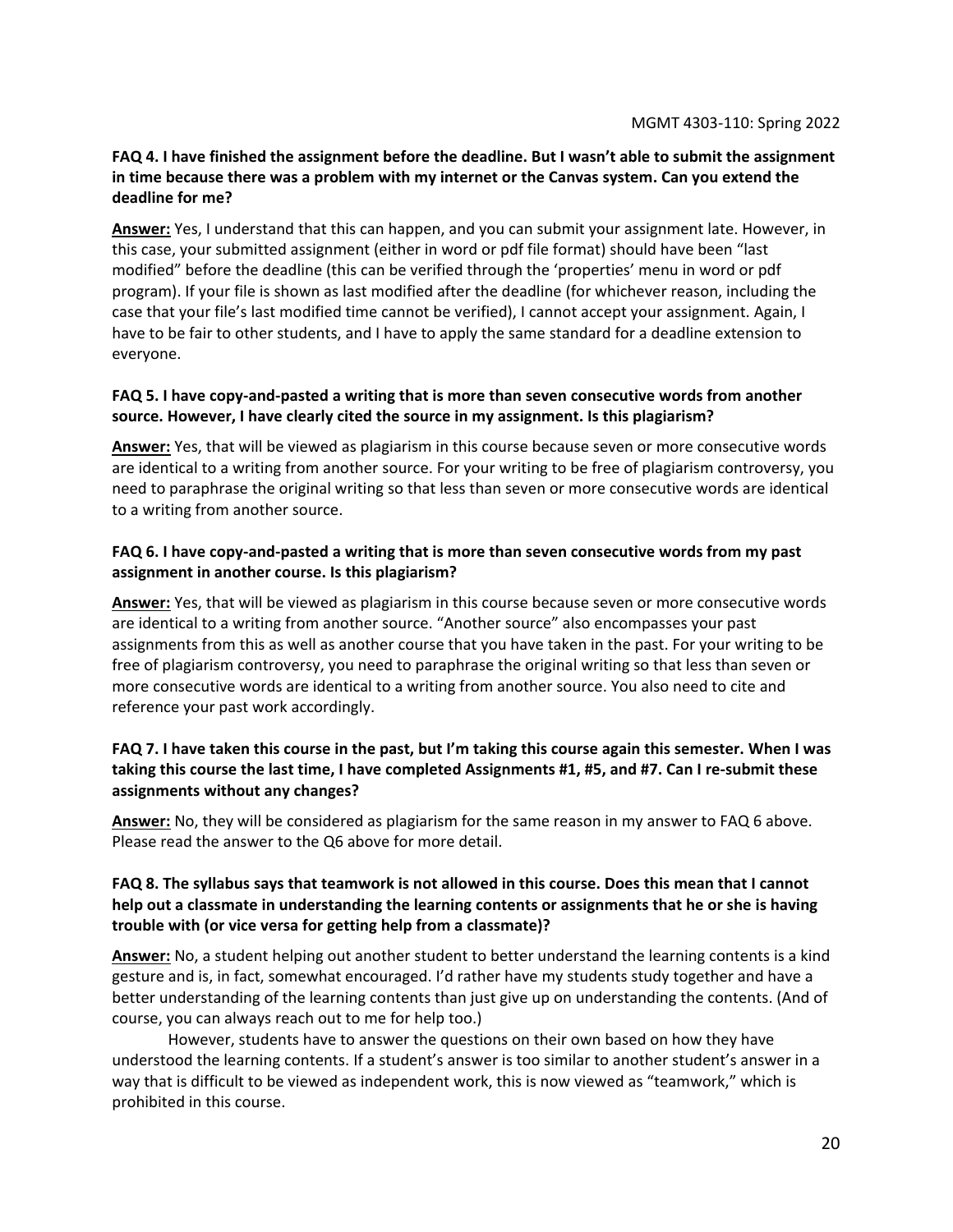So, if you are helping out John, please make sure that John writes the answers on his own based on how he understood the learning contents (and vice versa if you are the student that is getting help from John). And if seven or more consecutive words are identical to a writing from John's assignment, it will also be viewed as plagiarism.

#### **FAQ 9. I have referenced (or used) my friend's work (or someone else's work from the internet). But I have paraphrased every sentence. Is this a problem?**

**Answer:** Yes, this can be a problem as your submission can be viewed as an outcome of teamwork. In this case, your answer will be too similar to your friend's answer in a way that is difficult to be viewed as independent work. What your friend can only do is help you to understand the learning contents related to the assignment.

#### **FAQ 10. Our Canvas website shows that I have achieved 92% of the grades available. Does this mean that I'm getting "A" in this course?**

**Answer:** It depends. As outlined in the section '[3-9. Grading Criteria](#page-4-1)' of this document, your final grade will be determined by the total points that you have achieved in this course and not by the percentage that you may see on our Canvas website. So, if your total point, in the end, is 900 points or greater and you see 92% on the website, your grade will be "A" grade for this course. But if your total point, in the end, is less than 900 points and you see 92% on the website, your grade will be "B" for this course.

#### **FAQ 11. My total point, in the end, is 903 points. But our Canvas website shows that I have achieved 88% of the grades available. Does this mean that I'm getting "A" in this course?**

**Answer:** Yes, your grade will be "A" in this course because your total point for this course is 900 or greater.

#### **FAQ 12. Can I upload the course materials to websites like Course Hero?**

**Answer:** No. Please read the section '[3-10. Instructor Polices](#page-5-0)' of this document for more detail. You'll also receive a failing grade "F" and be referred to Student Affairs if the copyright policy is violated in any way.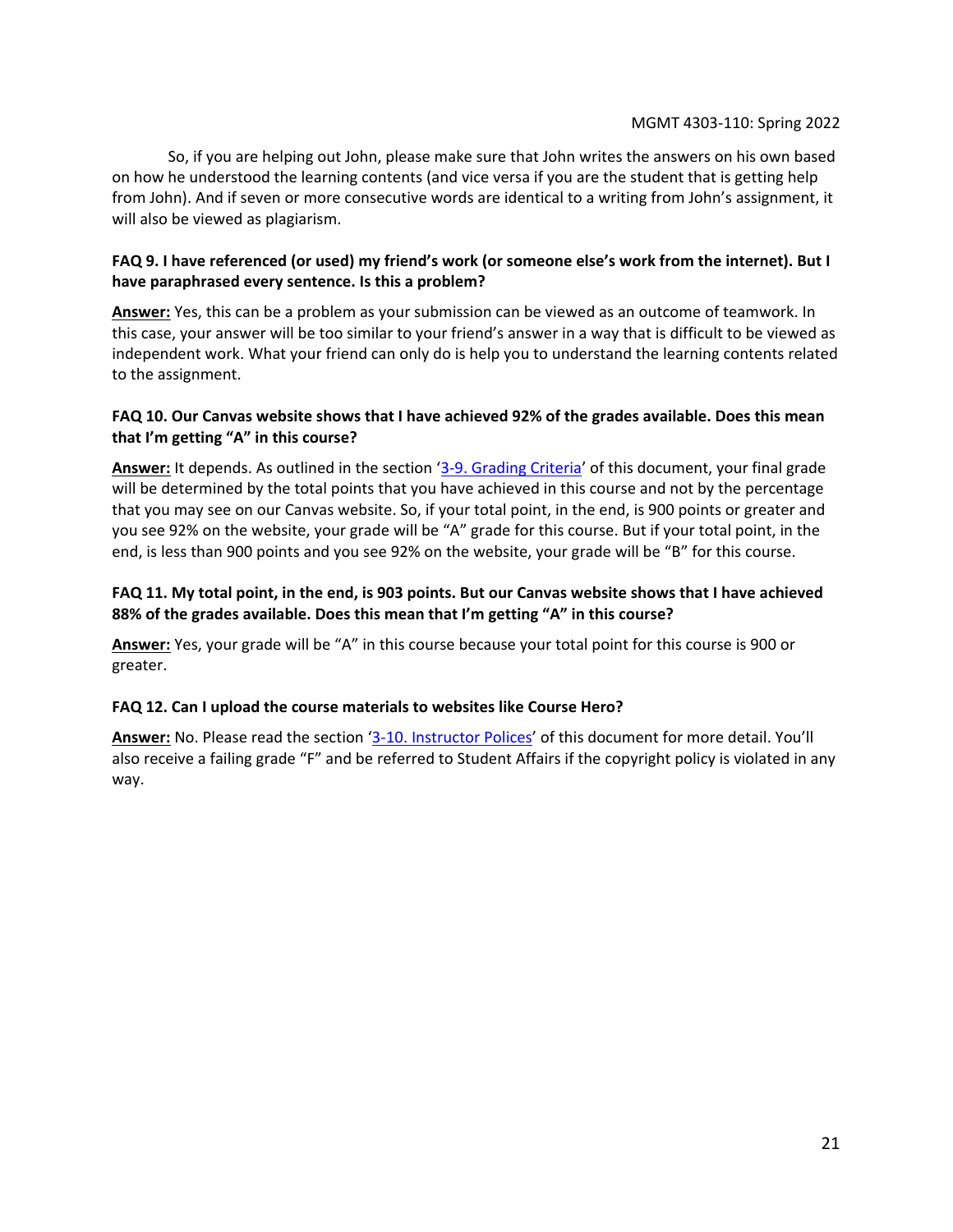## **Appendix – Assignment Example**

<span id="page-21-0"></span>*\* This is only an example. The finalized assignment may differ.*

**Assignment #1: Bureau of Labor Statistics (BLS) Pay Data (60 points) Distributed: XXX Due: XXX**

#### **Why this assignment?**

This assignment is intended to achieve the goal of our Module 2 learning objectives, "demonstrate an understanding of how supply and demand of labor can affect pay level in the labor market" and "identify a data source for determining market pay level" (also related to Course Objective #1). This assignment will also allow students to pre-think about the limitations of economics model of pay, which they will be learning in the following module (Module 3).

#### **Instruction**

Watch *Video 3: BLS Pay data* (Modules > Module 2 > Required Videos) and answer Questions 1 to 3.

#### **Important Notes**

1. In writing your answers, NEVER copy-and-paste any part of the textbook or any other sources. Write the answers in your own words. If more than seven consecutive words are identical to a writing from another source (including the textbook, your past works, and any other sources), it will be considered as plagiarism, and you will receive 0 points for this assignment. You will also be referred to Students Affairs.

2. See the grading rubric on the last page for grading standards.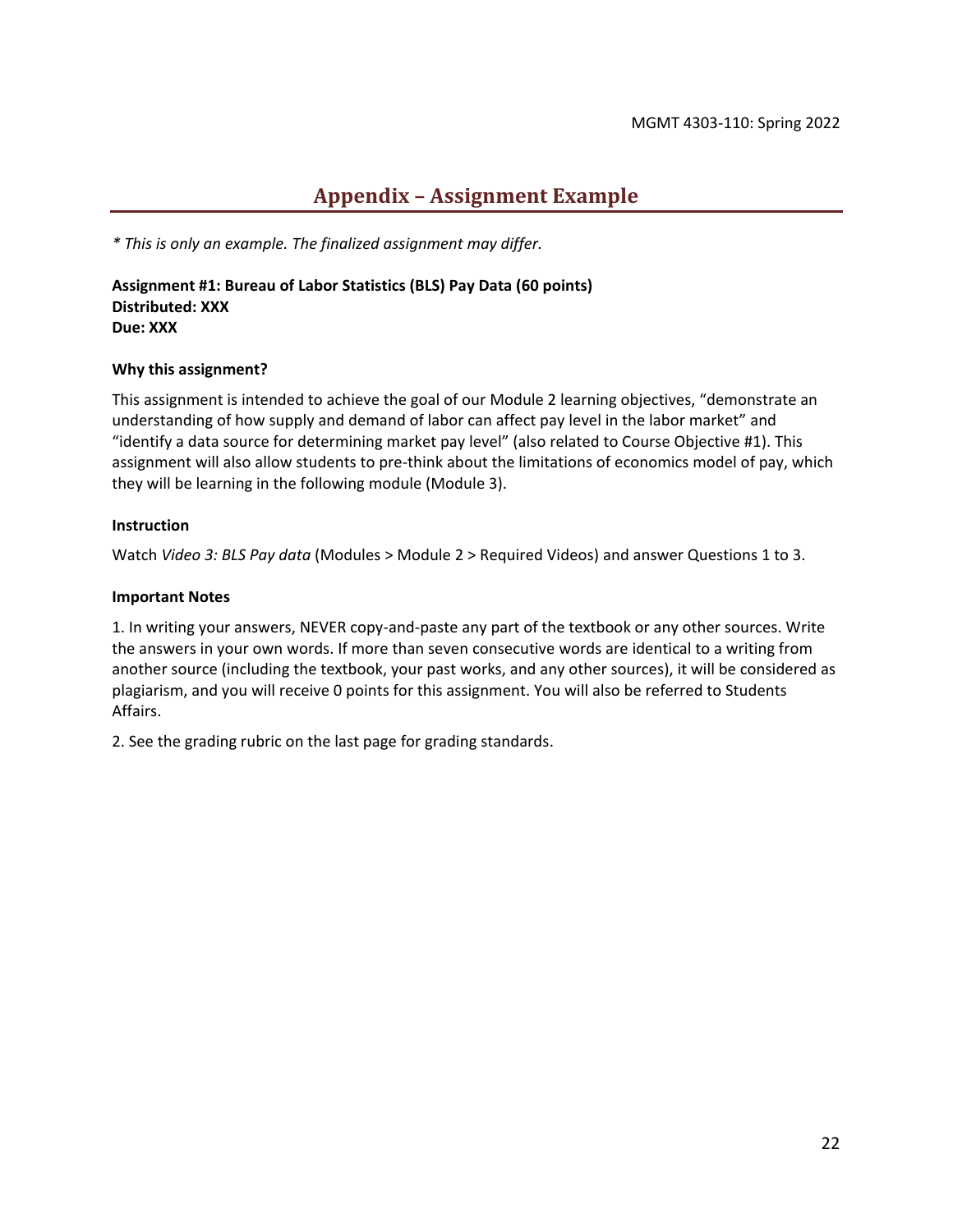## **Appendix – Assignment Example (Continued)**

#### **Question 1 (Total of 25 points)**

Go to the United States Bureau of Labor Statistics website (www.bls.gov/oes/data.htm) that allows you to find data on compensation for people in the United States. In the database *Occupational Employment Statistics*, click on one-screen data search.

Step 1) Inside the *Select a search type* box, click *Multiple occupations for one geographical area*, then click *Metropolitan or Non-metropolitan Area*.

Step 2) Choose an area that is nearby where you live.

Step 3) Select two occupations of your choice. But for the learning purpose of this assignment, select two occupations that you would expect the pay levels to be largely different (e.g., fast food cooks vs. lawyers).

Step 4) Select annual mean, 10th percentile, 25<sup>th</sup> percentile, median, 75<sup>th</sup> percentile, and 90<sup>th</sup> percentile wages.

Step 5) Select an output type.

**Step 6)** Based on your output, fill in the following table. The words in *italic* should be replaced by the occupations and the area that you have searched. **(10 points)**

| Occupation          | Annual<br>mean wage | Annual<br>10 <sup>th</sup><br>percentile<br>wage | Annual<br>25 <sup>th</sup><br>percentile<br>wage | Annual<br>median<br>wage | Annual<br>75 <sup>th</sup><br>percentile<br>wage | Annual<br>90 <sup>th</sup><br>percentile<br>wage |
|---------------------|---------------------|--------------------------------------------------|--------------------------------------------------|--------------------------|--------------------------------------------------|--------------------------------------------------|
| <b>Occupation 1</b> |                     |                                                  |                                                  |                          |                                                  |                                                  |
| <b>Occupation 2</b> |                     |                                                  |                                                  |                          |                                                  |                                                  |

*Area*

**Step 7)** From the economics model of pay point of view, explain why you would examine the pay difference between two occupations within a given area. You MUST use the concept of "supply of labor" and/or "demand of labor" in writing your answer. **(15 points)**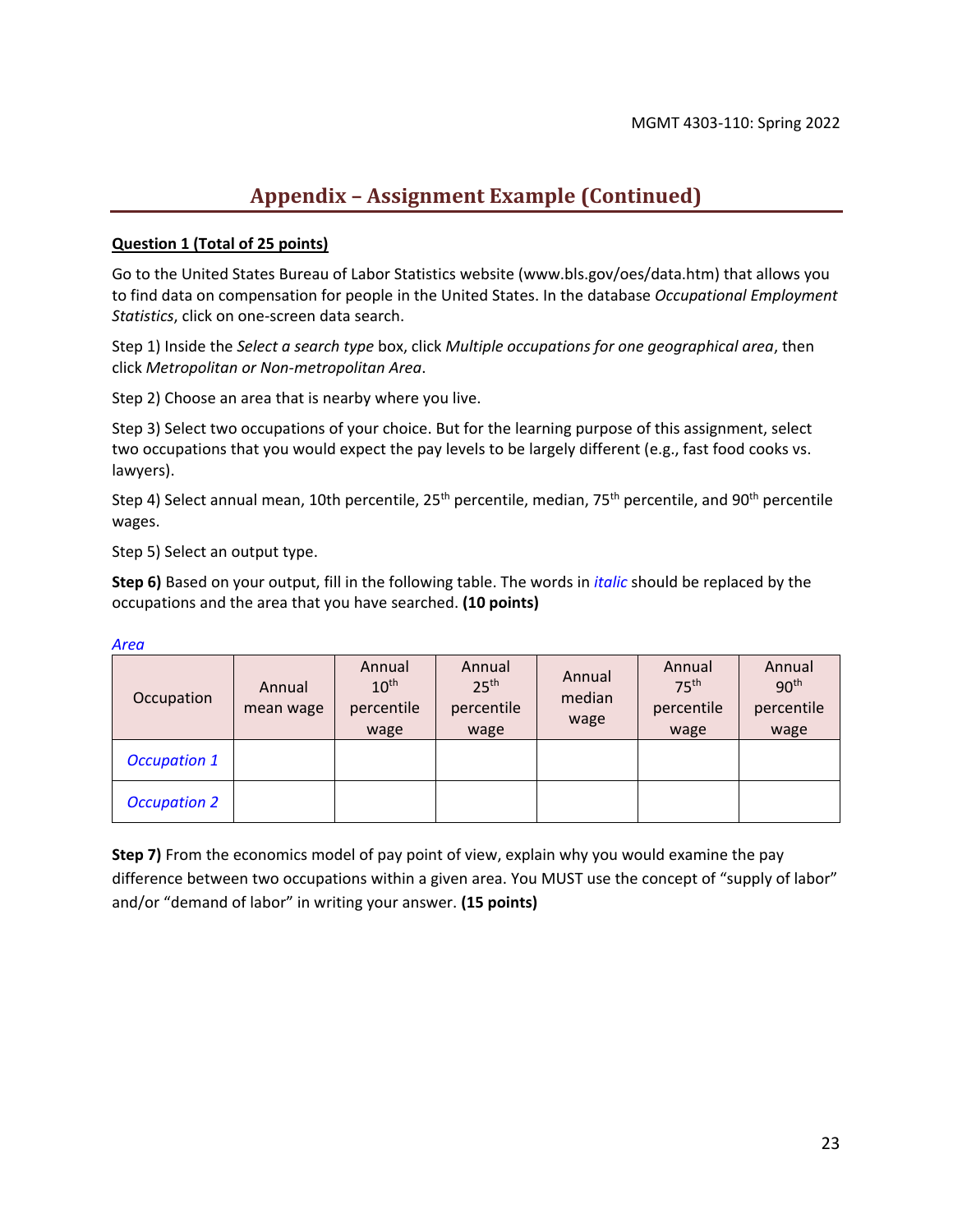## **Appendix – Assignment Example (Continued)**

#### **Question 2 (Total of 25 points)**

Again, go to the United States Bureau of Labor Statistics website (www.bls.gov/oes/data.htm). In the database *Occupational Employment Statistics*, click on one-screen data search.

Step 1) Inside the *Select a search type* box, click *One occupation for multiple geographical areas*.

Step 2) Choose an occupation of your choice.

Step 3) *Click Metropolitan or Non Metropolitan Area* and select two areas of your choice. For the learning purpose of this assignment, select one relatively large area and one relatively small area in terms of population (e.g., Houston, TX vs. Ithaca, NY).

Step 4) Select annual mean, 10th percentile,  $25<sup>th</sup>$  percentile, median, 75<sup>th</sup> percentile, and 90<sup>th</sup> percentile wages.

Step 5) Select an output type.

**Step 6)** Based on your output, fill in the following table. The words in *italic* should be replaced by the areas and the occupation that you have searched. **(10 points)**

| Area   | Annual<br>mean wage | Annual<br>10 <sup>th</sup><br>percentile<br>wage | Annual<br>25 <sup>th</sup><br>percentile<br>wage | Annual<br>median<br>wage | Annual<br>75 <sup>th</sup><br>percentile<br>wage | Annual<br>90 <sup>th</sup><br>percentile<br>wage |
|--------|---------------------|--------------------------------------------------|--------------------------------------------------|--------------------------|--------------------------------------------------|--------------------------------------------------|
| Area 1 |                     |                                                  |                                                  |                          |                                                  |                                                  |
| Area 2 |                     |                                                  |                                                  |                          |                                                  |                                                  |

#### *Occupation*

**Step 7)** From the economics model of pay point of view, explain why you would examine the pay difference within the same job between two areas. You MUST use the concept of "supply of labor" and/or "demand of labor" in writing your answer. (If your selection does not result in a noticeable pay difference between two areas, please change either the occupation or the areas for your search.) **(15 points)**

#### **Question 3 (10 points)**

Now, closely examine the tables that you have made in Questions 1 and 2. Is there an observation in your tables that cannot be explained by the economics model of pay? For example, in Question 1, the observed pay difference between the two occupations within a given area could be explained by the economics model of pay. And in Question 2, the observed pay difference within the same job between two areas could also be explained by the economics model of pay. What is the observation (or the *pattern* of statistics) in the two tables that cannot be explained by the economics model of pay?